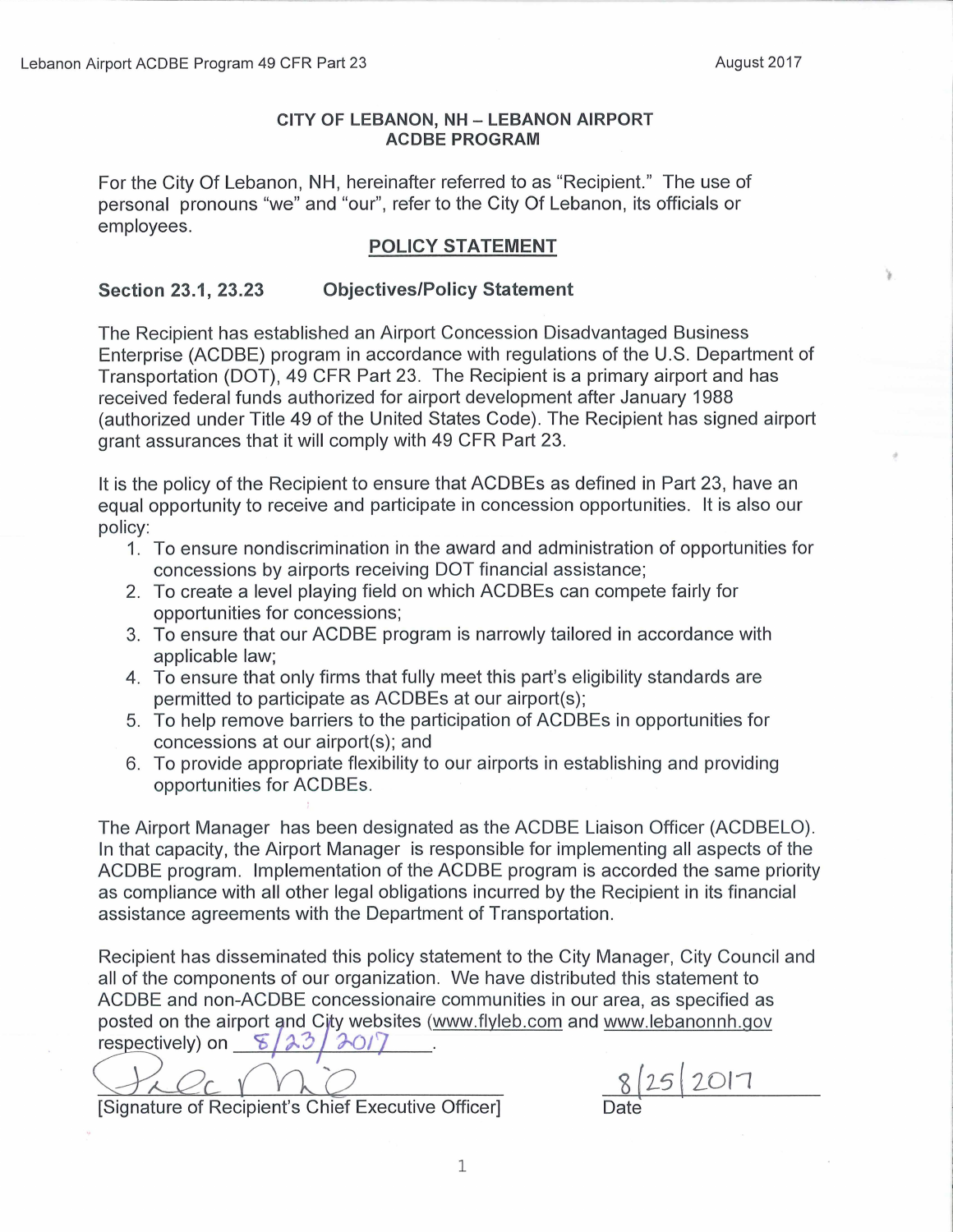#### **SUBPART A – GENERAL REQUIREMENTS**

#### **Section 23.1 Objectives**

The objectives are found in the policy statement on the first page of this program.

#### **Section 23.3 Definitions**

The Recipient will use terms in this program that have the meaning defined in Section 23.3 and Part 26 Section 26.5 where applicable.

## **Section 23.5 Applicability**

The Recipient is a primary airport and the sponsor of federal airport funds authorized for airport development after January 1988 that was authorized under Title 49 of the United States Code.

### **Section 23.9 Non-discrimination Requirements**

The Recipient will never exclude any person from participation in, deny any person the benefits of, or otherwise discriminate against anyone in connection with the award and performance of any concession agreement, management contract or subcontract, purchase or lease agreement or other agreement covered by 49 CFR Part 23 on the basis of race, color, sex, or national origin.

In administering its ACDBE program, the Recipient will not, directly or through contractual or other arrangements, use criteria or methods of administration that have the effect of defeating or substantially impairing accomplishment of the objectives of the ACDBE program with respect to individuals of a particular race, color, sex, or national origin.

The Recipient acknowledges these representations are also in accordance with obligations contained in its Civil Rights, DBE and ACDBE Airport grant assurances.

The Recipient will include the following assurances in all concession agreements and management contracts it executes with any firm:

(1) "This agreement is subject to the requirements of the U.S. Department of Transportation's regulations, 49 CFR Part 23. The concessionaire or contractor agrees that it will not discriminate against any business owner because of the owner's race, color, national origin, or sex in connection with the award or performance of any concession agreement, management contract, or subcontract, purchase or lease agreement, or other agreement covered by 49 CFR Part 23.

(2) "The concessionaire or contractor agrees to include the above statements in any subsequent concession agreement or contract covered by 49 CFR part 23, that it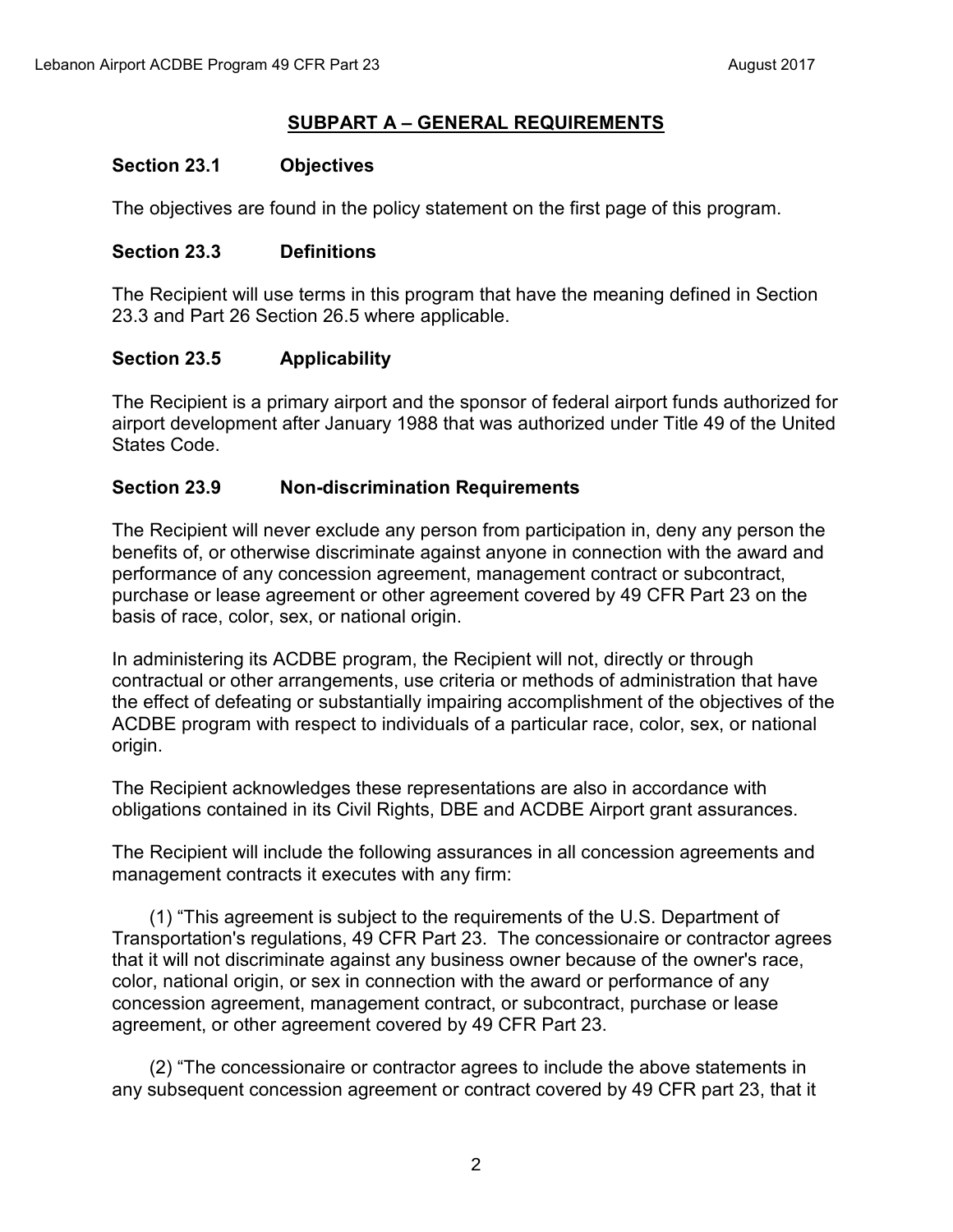enters and cause those businesses to similarly include the statements in further agreements."

#### **Section 23.11 Compliance and Enforcement**

The Recipient will comply with and is subject to the provisions of 49 CFR Part 26 (§§ 26.101, 26.105, 26.107 and 2 CFR parts 180 and 1200.

The Recipient will comply with this part or be subject to formal enforcement action under §26.105 or appropriate program sanctions, such as the suspension or termination of Federal funds, or refusal to approve projects, grants or contracts until deficiencies are remedied. Program sanctions may include actions consistent with 49 U.S.C. §§ 47106(d), 47111(d), and 47122.

2 C.F.R. Part 180, Government-wide Debarment and Suspension (Non-procurement), effective November 15, 2006, adopted and supplemented by DOT at 2 C.F.R. Part 1200, effective June 2, 2008, provides Office of Management and Budget (OMB) guidance for Federal agencies on the government-wide debarment and suspension system for non-procurement transactions, programs and activities. 2 C.F.R. Part 1200 adopts the OMB guidance in subparts A through I of 2 CFR part 180, as supplemented by part 1200, as the Department of Transportation policies and procedures for nonprocurement suspension and debarment.

The Recipient's compliance with all requirements of this part is enforced through the procedures of Title 49 of the United States Code, including 49 U.S.C. 47106(d), 47111(d), and 47122, and regulations implementing them.

The following enforcement actions apply to firms participating in the Recipient's ACDBE program:

- (a) For a firm that does not meet the eligibility criteria of subpart D of this part and that attempts to participate as an ACDBE on the basis of false, fraudulent, or deceitful statements or representations or under circumstances indicating a serious lack of business integrity or honesty, the Department of Transportation (DOT) or the Federal Aviation Administration (FAA) may initiate suspension or debarment proceedings against the firm under 2 CFR parts 180 and 1200.
- (b) For a firm that, in order to meet ACDBE goals or other AC/DBE program requirements, uses or attempts to use, on the basis of false, fraudulent or deceitful statements or representations or under circumstances indicating a serious lack of business integrity or honesty, another firm that does not meet the eligibility criteria of subpart D of this part, DOT or FAA may initiate suspension or debarment proceedings against the firm under 2 CFR parts 180 and 1200.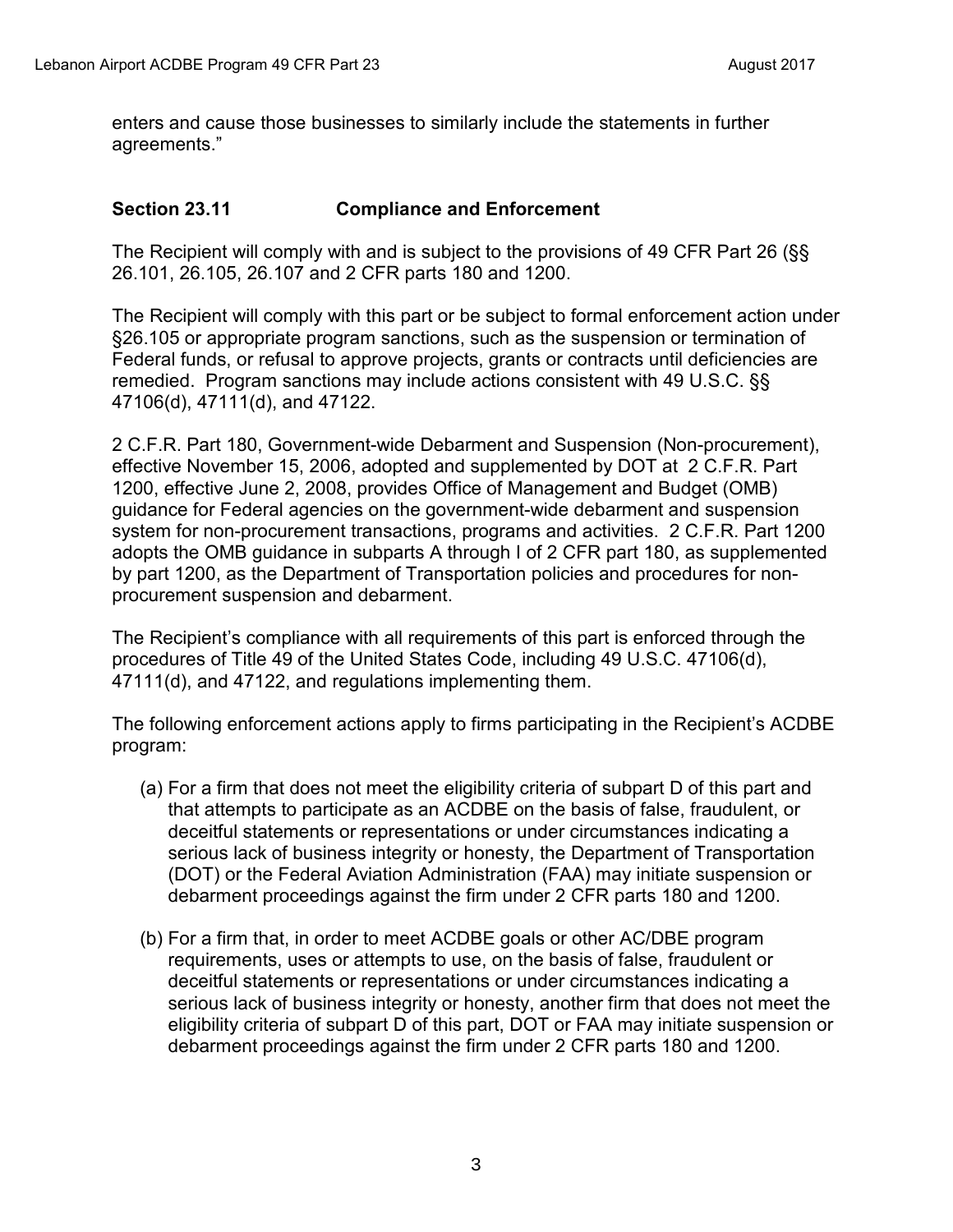- (c) DOT may take enforcement action under 49 CFR Part 31, Program Fraud and Civil Remedies, against any participant in the ACDBE program whose conduct is subject to such action under 49 CFR Part 31.
- (d) DOT may refer to the Department of Justice, for prosecution under 18 U.S.C.§§ 1001 or other applicable provisions of law, any person who makes a false or fraudulent statement in connection with participation of an ACDBE in the [*Sponsor's*] ACDBE program or otherwise violates applicable Federal statutes.

Compliance reviews: The FAA may review the Recipient's compliance with this part at any time, including but not limited to, reviews of paperwork, on-site reviews, and review of the airport sponsor's monitoring and enforcement mechanism, as appropriate. The FAA Office of Civil Rights may initiate a compliance review based on complaints received.

Any person who knows of a violation of this part by the Recipient may file a complaint under 14 CFR Part 16 with the Federal Aviation Administration Office of Chief Counsel.

## **SUBPART B – ACDBE PROGRAMS**

## **Section 23.21 ACDBE Program Updates**

The Recipient is a Non-Hub, Primary airport required to have an ACDBE program.

As a condition of eligibility for FAA financial assistance, the Recipient will submit its ACDBE program and overall goals to FAA according to 23.45(a) of this section.

Until the Recipient's new ACDBE program is submitted and approved, we will continue to implement our ACDBE program that was in effect previously, except with respect to any provision that is contrary to 49 CFR Part 23.

This ACDBE program will be implemented at the Lebanon Municipal Airport (LEB).

When the Recipient makes significant changes to its ACDBE program, we will provide the amended program to the FAA for approval prior to implementing the changes.

## **Section 23.23 Administrative Provisions**

**Policy Statement:** The Recipient is committed to operating its ACDBE program in a nondiscriminatory manner.

The Recipient's Policy Statement is elaborated on the first page of this program.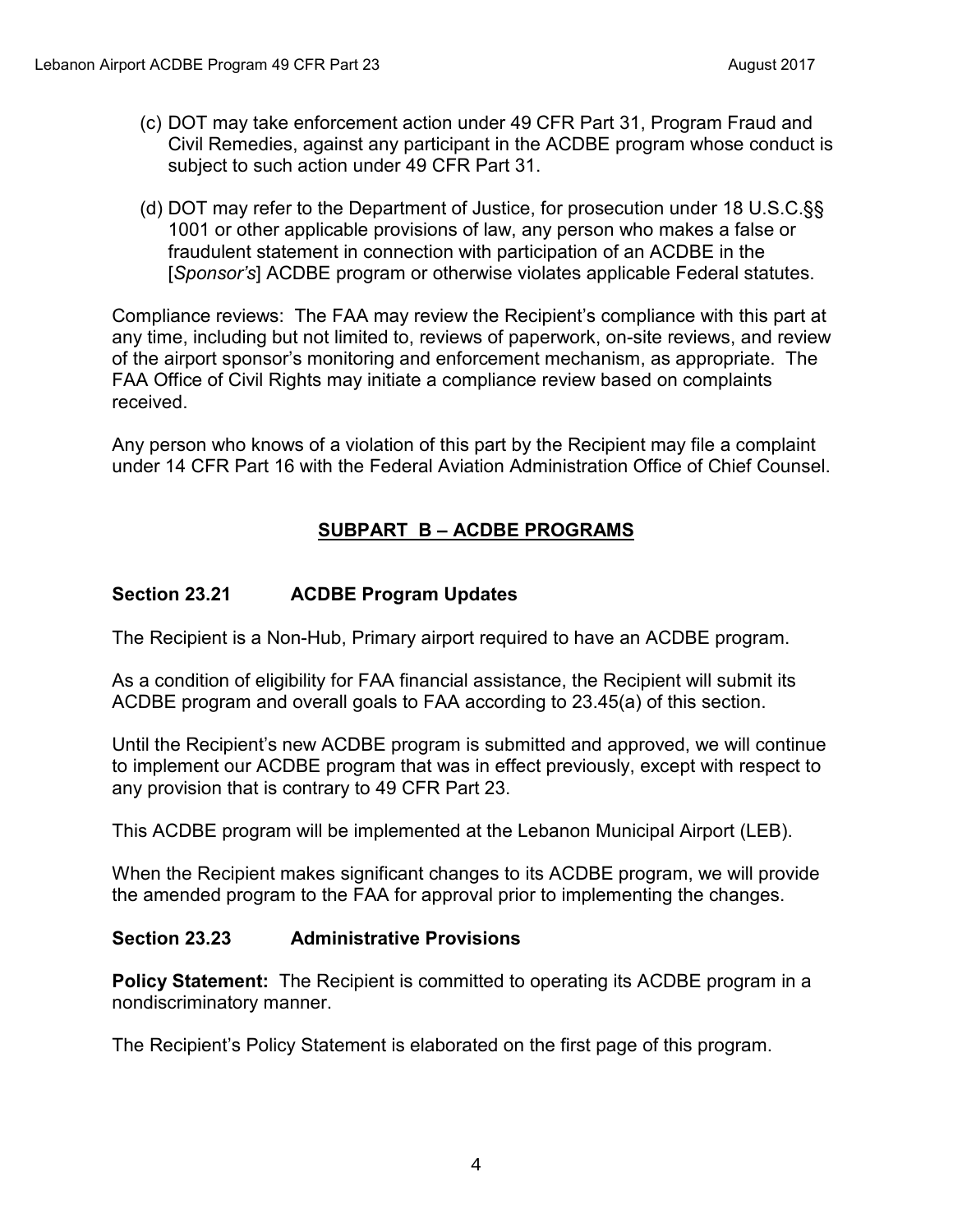**ACDBE Liaison Officer (ACDBELO):** We have designated the following individual as our ACDBELO:

Airport Manager Lebanon Municipal Airport 5 Airpark Road, Suite 1 W. Lebanon, NH 03784 T: (603) 298-8878 X 1651 F: (603) 298-5845 E: [rick.dyment@lebcity.com](mailto:rick.dyment@lebcity.com)

In that capacity, the ACDBELO is responsible for implementing all aspects of the ACDBE program and ensuring that the Recipient complies with all provision of 49 CFR Part 23. The ACDBELO has supervisory control over airport staff and access to consulting legal or engineering firms, and direct, independent access to the City Manager to assist in the administration of the program.

The City Manager is the Recipient's CEO concerning ACDBE program matters. An organizational chart displaying the ACDBELO's position in the organization is found in **Attachment 1** to this program.

The ACDBELO is responsible for developing, implementing and monitoring the ACDBE program, in coordination with other appropriate officials. The ACDBELO has a staff of to assist in the administration of the program. The duties and responsibilities include the following:

- 1. Gathers and reports statistical data and other information as required by FAA or DOT.
- 2. Reviews third party contracts and purchase requisitions for compliance with this program.
- 3. Works with all departments to set overall annual goals.
- 4. Ensures that bid notices and requests for proposals are available to ACDBEs in a timely manner.
- 5. Identifies contracts and procurements so that ACDBE goals are included in solicitations (both race-neutral methods and contract specific goals)
- 6. Analyzes Recipient's progress toward attainment and identifies ways to improve progress.
- 7. Participates in pre-bid meetings.
- 8. Advises the CEO/governing body on ACDBE matters and achievement.
- 9. Provides ACDBEs with information and assistance in preparing bids, obtaining bonding, financing, and insurance; acts as a liaison to the OSDBU-Minority Resource Center (MRC).
- 10. Plans and participates in ACDBE training seminars.
- 11. Acts as liaison to the Unified Certification Program (UCP) in New Hampshire.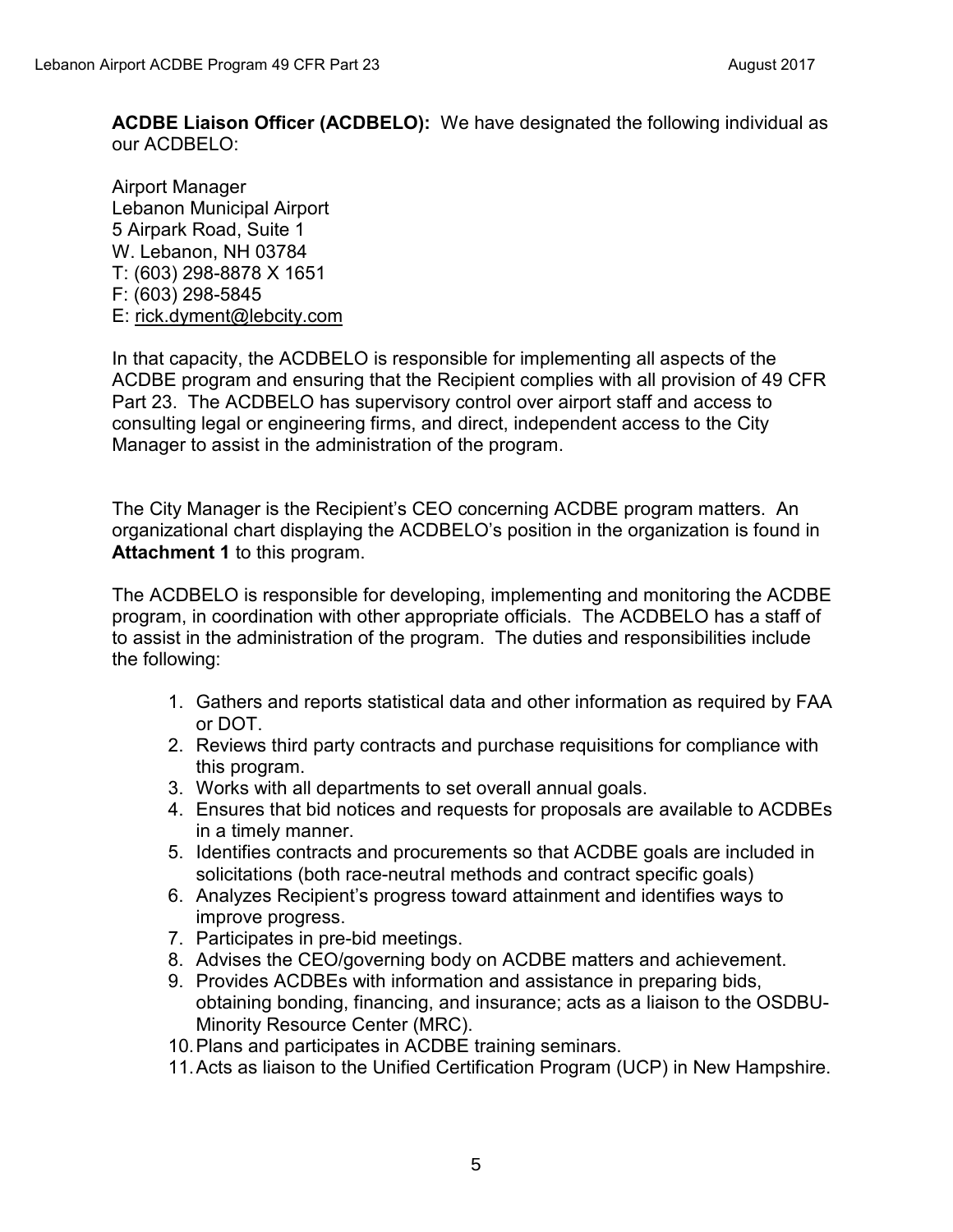- 12. Provides outreach to ACDBEs and community organizations to advise them of opportunities.
- 13. Maintains the Recipient's updated directory on certified ACDBEs and distinguishes them from DBEs.

Directory: The Recipient through the New Hampshire DOT (NHDOT) Unified Certification Program (UCP), maintains a directory identifying all firms eligible to participate as DBEs and ACDBEs. Recipient will also refer to and use the Airport Minority Council (AMAC) ACDBE Directory on its website ([https://amac.dbedirectory.com/FrontEnd/VendorSearchPublic.asp?TN=amac&XID=460](https://amac.dbedirectory.com/FrontEnd/VendorSearchPublic.asp?TN=amac&XID=4602) [2](https://amac.dbedirectory.com/FrontEnd/VendorSearchPublic.asp?TN=amac&XID=4602) ). The Directory lists the firm's name, address, phone number, date of the most recent certification, and the type of work the firm has been certified to perform as an ACDBE.

The UCP (New Hampshire DOT / Vermont AOT and AMAC for DBE Directory and ACDBE Directory respectively) will ensure that the Directory lists each type of work for which a firm is eligible to be certified by using the most specific NAICS code available to describe each type of work. The UCP will make any changes to the current directory entries necessary to meet the requirements of this paragraph.

The UCPs revise the Directories frequently but at least annually. We make the DBE and ACDBE directories available on the airport's website as follows:

- DBE Directory: [www.flyleb.com](http://www.flyleb.com/) URL to <https://www.nh.gov/dot/org/administration/ofc/documents/dbe-directory.pdf>
- •
- <http://vtrans.vermont.gov/civil-rights/doing-business/dbe-center/directory>
- ACDBE Directory: [https://amac.dbedirectory.com/FrontEnd/VendorSearchPublic.asp?TN=amac&XI](https://amac.dbedirectory.com/FrontEnd/VendorSearchPublic.asp?TN=amac&XID=4602) [D=4602](https://amac.dbedirectory.com/FrontEnd/VendorSearchPublic.asp?TN=amac&XID=4602)

The DBE and ACDBE directories can be found with the URLs below:

- DBE Directory: [https://www.nh.gov/dot/org/administration/ofc/documents/dbe](https://www.nh.gov/dot/org/administration/ofc/documents/dbe-directory.pdf)[directory.pdf](https://www.nh.gov/dot/org/administration/ofc/documents/dbe-directory.pdf)
- http://vtrans.vermont.gov/civil-rights/doing-business/dbe-center/directory
- ACDBE Directory: [https://amac.dbedirectory.com/FrontEnd/VendorSearchPublic.asp?TN=amac&XI](https://amac.dbedirectory.com/FrontEnd/VendorSearchPublic.asp?TN=amac&XID=4602) [D=4602](https://amac.dbedirectory.com/FrontEnd/VendorSearchPublic.asp?TN=amac&XID=4602)

A copy of the DBE Directory or the ACDBE Directory can be e-mailed if requested by:

- e-mailing a request to [rick.dyment@lebcity.com,](mailto:rick.dyment@lebcity.com) or
- Calling the Lebanon Municipal Airport as (603) 298-8878

## **Section 23.25 Ensuring Nondiscriminatory Participation of ACDBEs**

The Recipient will take the following measures to ensure nondiscriminatory participation of ACDBEs in concessions, and other covered activities (23.25(a*)).* 

The Recipient will seek ACDBE participation in all types of concession activities, rather than concentrating participation in one category or a few categories to the exclusion of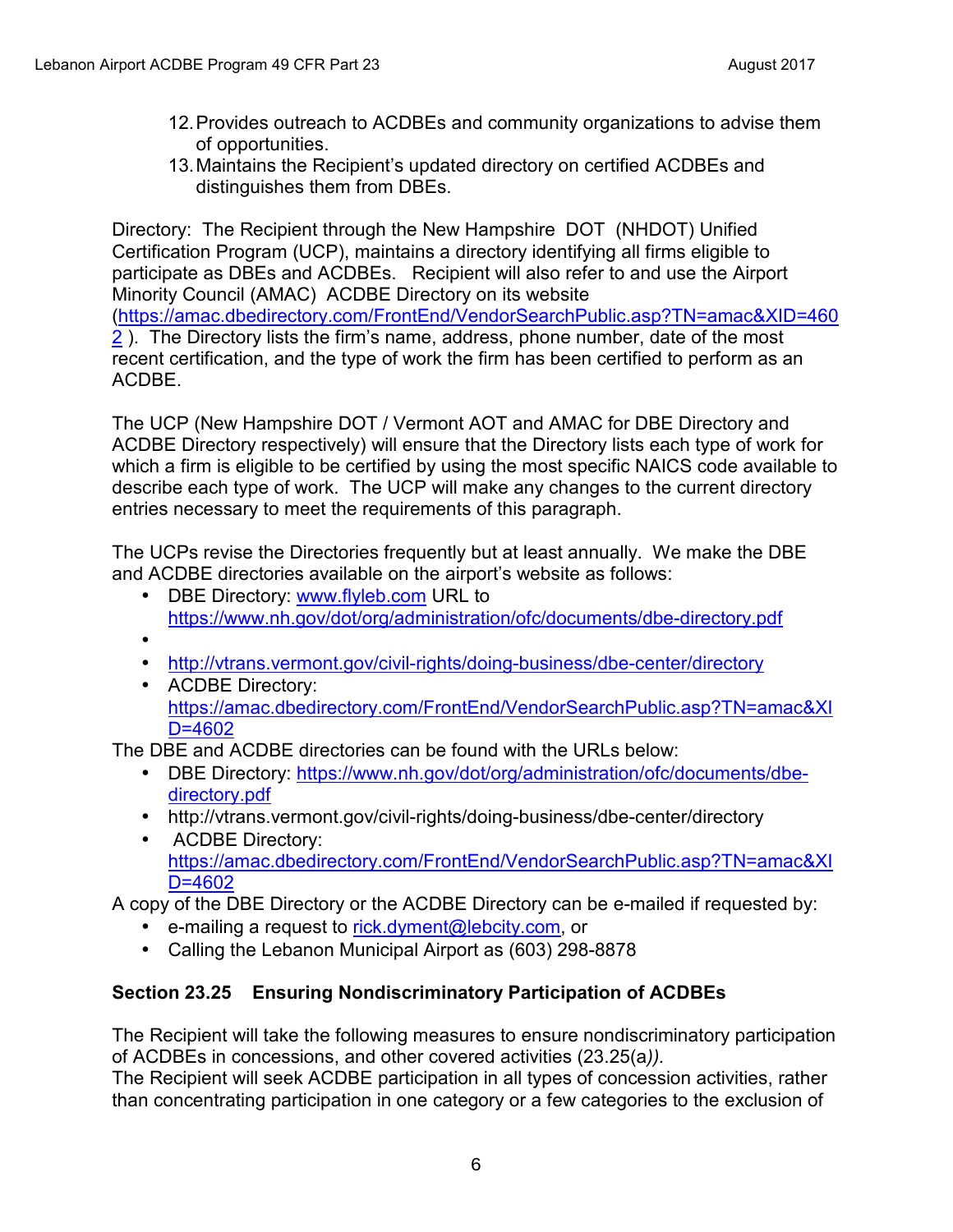others. (23.25(c)). In addition to advertising in a newspaper in general circulation in the area, the Recipient will also review the DBE Directory and/or the ACDBE Directories mentioned above as appropriate and contact those firms by e-mail to determining their interest and ability to serve as a concessionaire at LEB.

The Recipient's overall goal methodology and a description of the race-neutral measures it will use to meet the goals are described in Section 23.25 and **Attachment 5 and 6** of this plan. The goals are set consistent with the requirements of Subpart D.  $(23.25(b), (d))$ 

If the Recipient projects that race-neutral measures alone, are not sufficient to meet an overall goal, it will use race-conscious measures as described in Section 23.25 (e) (1- 2) and **Attachment 5 and 6** of this plan. (23.25(e))

The Recipient will not use set-asides or quotas as a means of obtaining ACDBE participation. (23.25(g)).

### **Section 23.27 Reporting**

We will retain sufficient basic information about our ACDBE program implementation, ACDBE certification, and the award and performance of agreements and contracts to enable the FAA to determine our compliance with Part 23. This data will be retained for a minimum of 3 years following the end of the concession agreement or other covered contract.

Beginning August 2017, we will submit to the FAA Regional Civil Rights Office, an annual ACDBE participation report on the form in Appendix A of Part 23. We will submit the report to the FAA Regional Civil Right Office via hard copy of the form or electronically via the DBE Office Online Reporting System (DOORS).

## **Section 23.29 Compliance and Enforcement Procedures**

The Recipient will take the following monitoring and enforcement mechanisms to ensure compliance with 49 CFR Part 23.

- 1. We will bring to the attention of the Department of Transportation any false, fraudulent, or dishonest conduct in connection with the program, so that DOT can take the steps (e.g., referral to the Department of Justice for criminal prosecution, referral to the DOT Inspector General, action under suspension and debarment or Program Fraud and Civil Penalties rules) provided in 26.107.
- 2. We will consider similar action under our own legal authorities, including responsibility determinations in future contracts. We have listed the regulations, provisions, and contract remedies available to us in the events of non-compliance with the ACDBE regulation by a participant in our procurement activities (See **Attachment 4**). (26.37).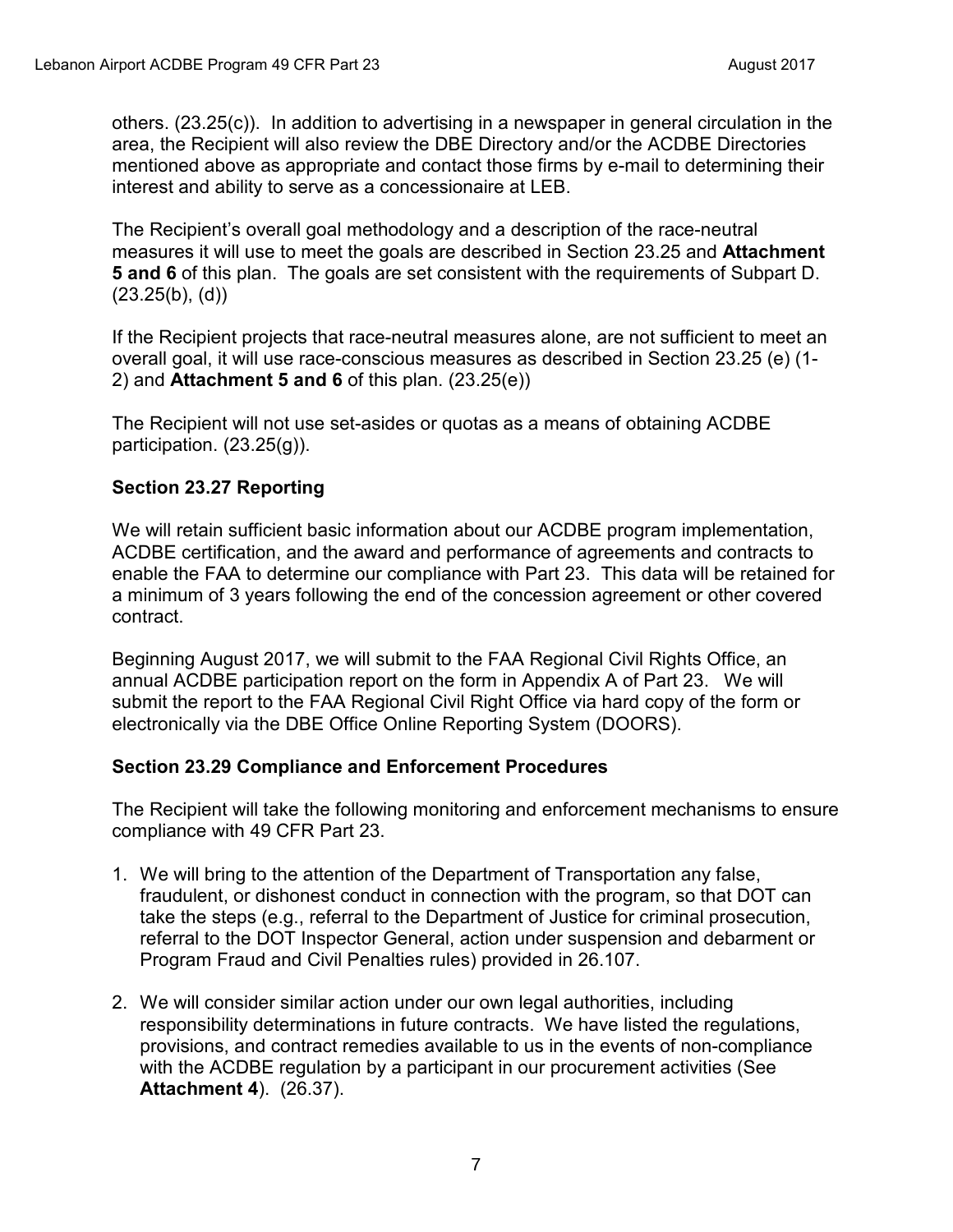The Concession agreements utilized at LEB will contain specific language requiring concessionaires to provide the data to show their compliance with the Recipient's ACDBE goals.

- 1. The Recipient will bring to the attention of the Department of Transportation any false, fraudulent, or dishonest conduct in connection with the program, so that DOT can take the steps (e.g., referral to the Department of Justice for criminal prosecution, referral to the DOT Inspector General, action under suspension and debarment or Program Fraud and Civil Penalties rules) provided in 26.107.
- 2. The Recipient will consider similar action under our own legal authorities, including responsibility determinations in future contracts.
	- a. The City will also implement a monitoring and enforcement mechanism to ensure that work committed to ACDBEs at contract award is actually performed by the ACDBEs. This mechanism will provide for a running tally of actual ACDBE attainments (e.g., payment actually made to ACDBE firms), including a means of comparing these attainments to commitments. This will be accomplished by: Requiring quarterly ACDBE participation reports.
	- b. Performing on-site visits on a periodic basis to interview key employees on control, management and ownership of ACDBE concessions.
	- c. The ACDBELO will track and compare ACDBE accomplishments with Concession Program goals and contract provisions to determine compliance. If it is determined that a problem exists, then the City will work with the Concessionaire in resolving the issue.
- 3. In our reports of ACDBE participation to DOT, the City will show both commitments and attainments, as required by the DOT reporting form.

## **SUBPART C – CERTIFICATION AND ELIGIBILITY**

**Section 23.31** We will use the procedures and standards of Part 26, except as provided in 23.31, for certification of ACDBEs to participate in our concessions program and such standards are incorporated herein.

The UCP's directory of eligible DBEs specifies whether a firm is certified as a DBE for purposes of Part 26, but not ACDBE for purposes of part 23. The Recipient does not certify firms as DBE or ACDBE. That is why Recipient will consult the AMAC directory for ACDBE firms.

Prior to entering into a new contract, extension, or option with a currently certified ACDBE, we will review their eligibility at that time (i.e., "as soon as possible") rather than waiting until the latest date allowed under Part 23.: Within five (5) business days of submission of contract extension or bid submittal and no later than fourteen (14) days prior to submittal of the contract to the Lebanon City Council.

Recipient will treat a firm as a small business eligible to be certified as an ACDBE if it is so-certified by New Hampshire DOT, Vermont AOT, or AMAC; or if it is so-certified by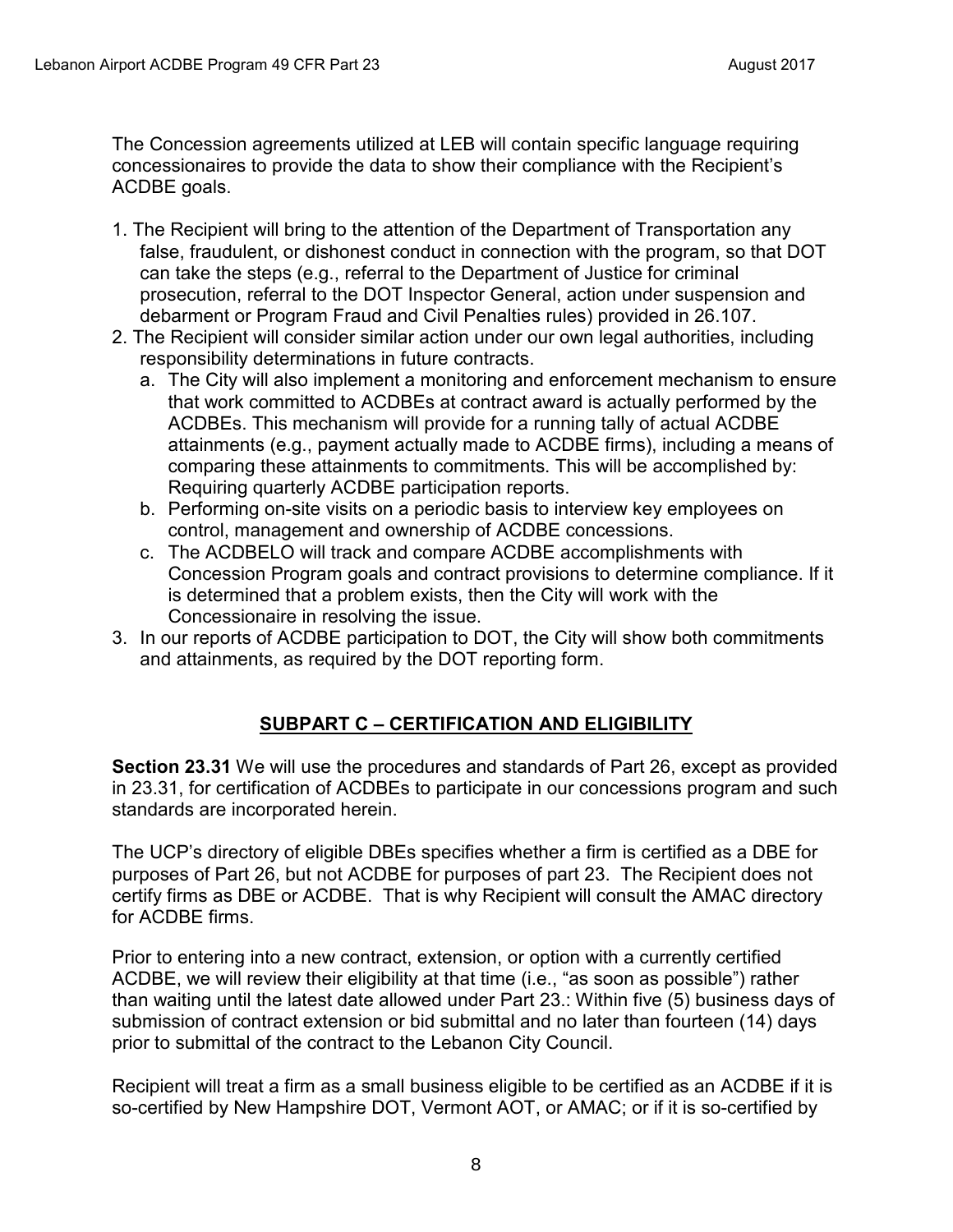New Hampshire DOT, Vermont AOT, or AMAC as a DBE and has ensured to Recipient that the disadvantaged owners of a DBE-certified under part 26 are able to control the firm with respect to its activity in our concessions program. We are not obligated to certify a part 26 DBE as an ACDBE if the firm does not perform work relevant to our concessions program. (23.37).

**Section 23.35** The personal net worth standard used in determining eligibility for purposes of Part 23 is \$1.32 million.

*We recognize that Personal net worth* means the net value of the assets of an individual remaining after total liabilities are deducted. An individual's personal net worth (PNW) does not include the following:

- (1) The individual's ownership interest in an ACDBE firm or a firm that is applying for ACDBE certification;
- (2) The individual's equity in his or her primary place of residence; and
- (3) Other assets that the individual can document are necessary to obtain financing or a franchise agreement for the initiation or expansion of his or her ACDBE firm (or have in fact been encumbered to support existing financing for the individual's ACDBE business) to a maximum of \$3 million.

The effectiveness of this paragraph (3) of this definition is suspended with respect to any application for ACDBE certification made or any financing or franchise agreement obtained after June 20, 2012. (23.3)

An individual's personal net worth includes only his or her own share of assets held jointly or as community property with the individual's spouse.

Any person who has a personal net worth exceeding this amount is not a socially and economically disadvantaged individual, even if a member of a group otherwise presumed to be disadvantaged. (See 23.3 - *Personal Net Worth* definition and 23.35)

We will presume that a firm that is certified as a DBE under part 26 is eligible to participate as an ACDBE only if it is so-certified by the New Hampshire UCP or Vermont UCP. However, before accepting such a firm not certified as ACDBE, we will ensure that the disadvantaged owners of a DBE certified under part 26 are able to control the firm with respect to its activity in our concessions program. We are not obligated to accept a part 26 DBE as an ACDBE if the firm does not perform work relevant to our concessions program. (23.37).

We recognize that the provisions of part 26, sections 26.83(c) (2-6) do not apply to certifications for purposes of part 23. We will obtain resumes or work histories of the principal owners of the firm and personally interview these individuals. We will analyze the ownership of stock of the firm, if it is a corporation. We will analyze the bonding and financial capacity of the firm. We will determine the work history of the firm, including any concession contracts or other contracts it may have received. We will compile a list of the licenses of the firm and its key personnel to perform the concession contracts or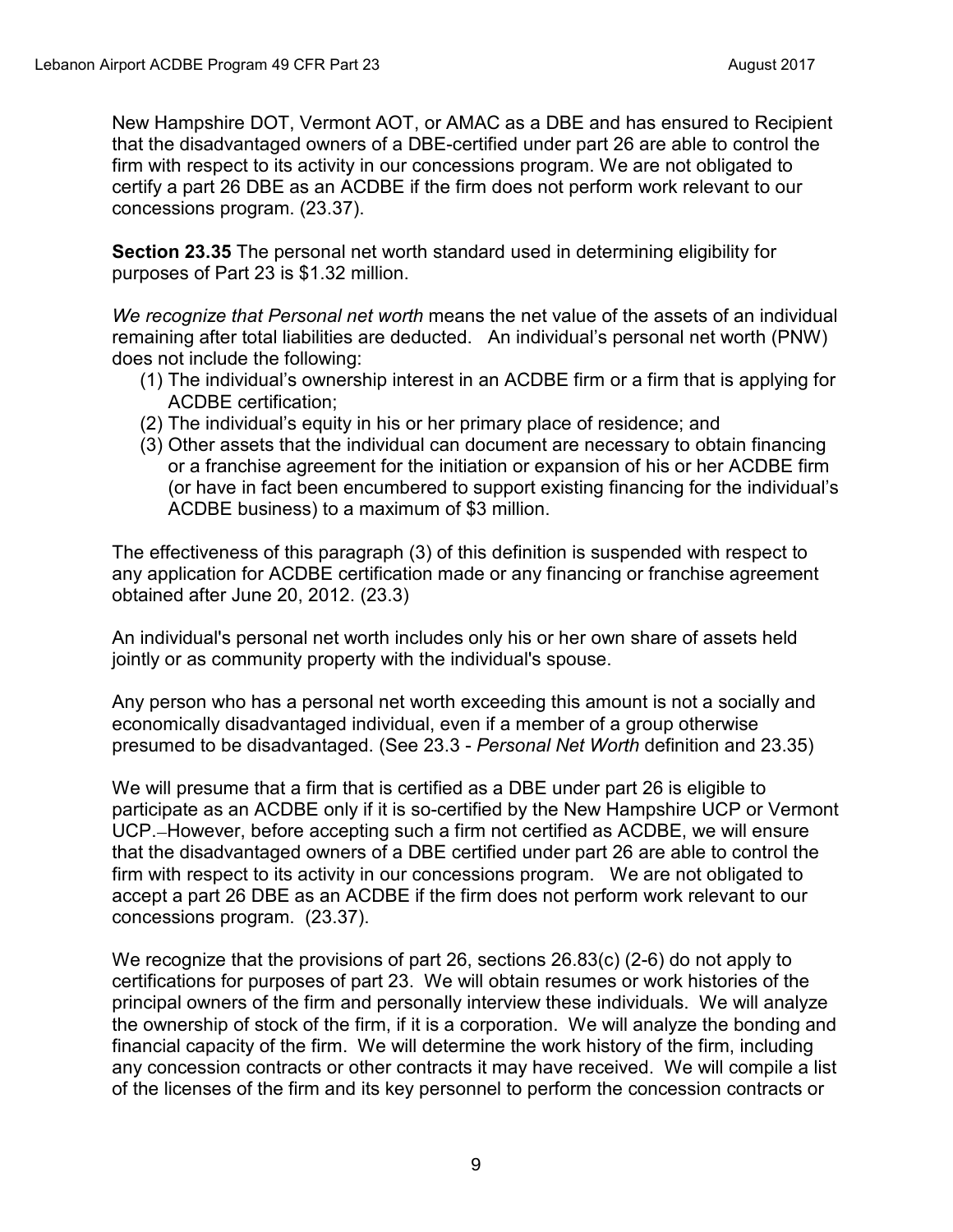other contracts it wishes to receive. We will obtain a statement from the firm of the types of concessions it prefers to operate or the type of other contracts it prefers to perform. We will ensure that the ACDBE firm meets the applicable size standard.  $(23.39(a)(b))$ .

We acknowledge that a prime contractor includes a firm holding a prime contract with an airport concessionaire to provide goods or services to the concessionaire or a firm holding a prime concession agreement with a recipient. We recognize that the eligibility of Alaska Native Corporations (ANC) owned firms for purposes of part 23 is governed by part 26 section 26.73(h). (23.39(c)(d)).

We will use the certification standards of part 23 to determine the ACDBE eligibility of firms that provide goods and services to concessionaires. (23.39(i))

In instances when the eligibility of a concessionaire is removed after the concessionaire has entered into a concession agreement because the firm exceeded the size standard or the owner has exceeded the PNW standard, and the firm in all other respects remains an eligible DBE, we may continue to count the concessionaire's participation toward ACDBE goals during the remainder of the current concession agreement. We will not count the concessionaire's participation toward ACDBE goals beyond the termination date for the concession agreement in effect at the time of the decertification.  $(23.39(e))$ 

We will use the Uniform Application Form found in appendix F to part 26 with additional instruction as stated in 23.39(g).

## **SUBPART D – GOALS, GOOD FAITH EFFORTS, AND COUNTING**

## **Section 23.41 Basic Overall Goal Requirement**

If the average annual concession revenues for car rentals over the preceding 3 years do not exceed \$200,000, we need not submit an overall goal for car rentals. Likewise, if the average annual concession revenues for concessions other than car rentals over the preceding 3 years do not exceed \$200,000**,** we need not submit an overall goal for concessions other than car rentals. We understand that "revenue" means total revenue generated by concessions, not the fees received by the airport from concessionaires.

The Recipient's LEB facility annual car rental revenues exceeded \$200,000 but annual other-than-car-rental revenue did not exceed \$200,000. Therefore, Recipient will establish one overall ACDBE goal for car rentals and forgo establishing a goal for otherthan-car-rentals. The overall goal will cover a three year period and the Recipient will review the goal annually to make sure the goal continues to fit the sponsor's circumstances. We will report any significant overall goal adjustments to the FAA.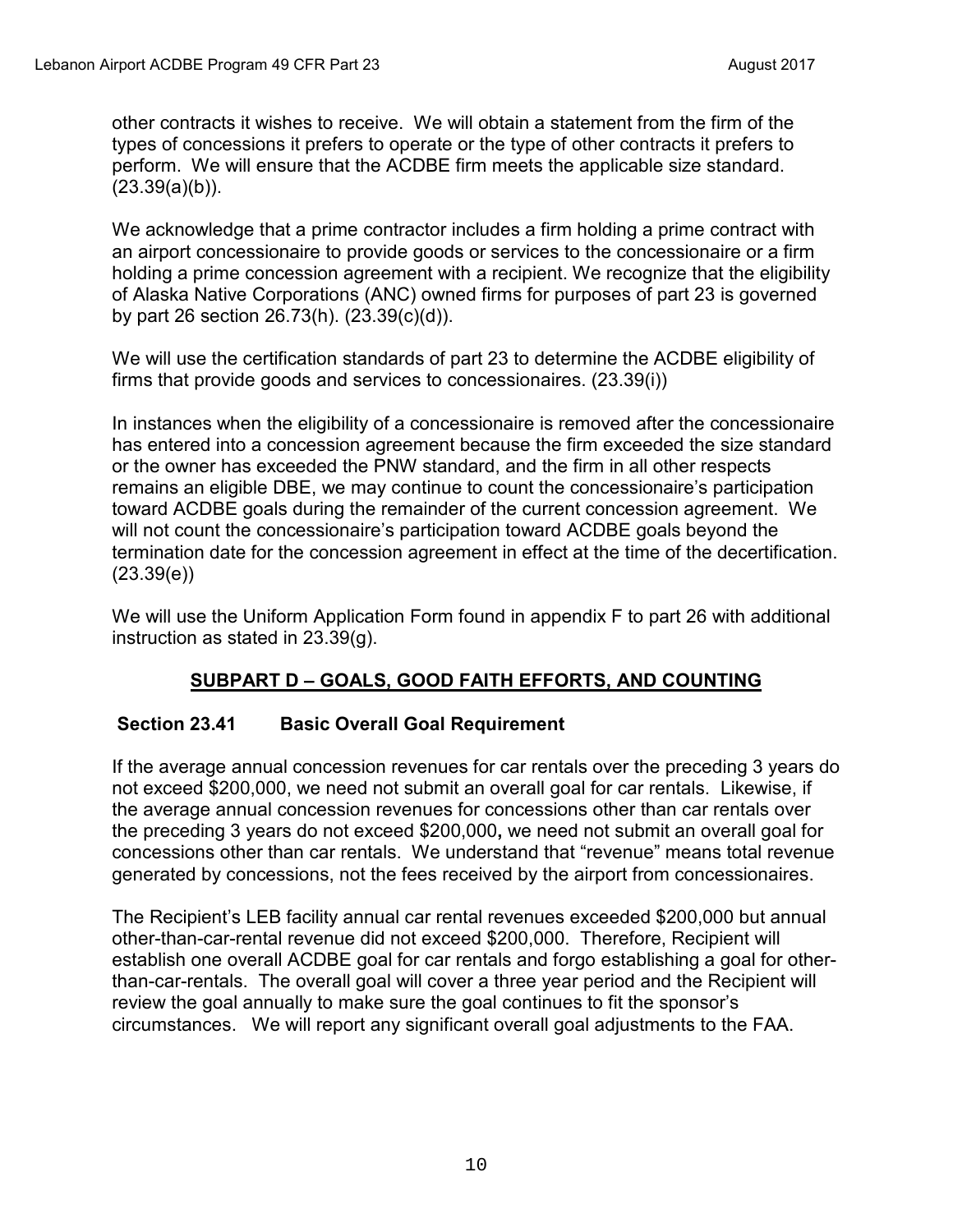## **Section 23.43 Consultation in Goal Setting**

The Recipient consults with stakeholders before submitting the overall goals to the FAA. Stakeholders will include, but not be limited to, minority and women's business groups, community organizations, trade associations representing concessionaires currently located at the airport, as well as existing concessionaires themselves, and other officials or organizations which could be expected to have information concerning the availability of disadvantaged businesses, the effects of discrimination on opportunities for ACDBEs, and the sponsors efforts to increase participation of ACDBEs.

When submitting our overall goals, we will identify the stakeholders that we consulted with and provide a summary of the information obtained from the stakeholders.

### **Section 23.45 Overall Goals**

The sponsor is a non-hub primary, airport. As a condition of eligibility for FAA financial assistance, the sponsor will submit its overall goals according to the following schedule:

| <b>Primary</b><br><b>Airport Size</b> | Region      | Date Due                    | <b>Period</b><br><b>Covered</b> | <b>Next Goal Due</b>                       |
|---------------------------------------|-------------|-----------------------------|---------------------------------|--------------------------------------------|
| Large/Medium<br><b>Hubs</b>           |             | All regions October 1, 2014 | 2015/2016/2017                  | <b>October 1, 2017</b><br>(2018/2019/2017) |
| <b>Small Hubs</b>                     |             | All regions October 1, 2012 | 2013/2014/2015                  | <b>October 1, 2015</b><br>(2016/2017/2018) |
| <b>Non-Hubs</b>                       | All regions | <b>October 1, 2013</b>      | 2014/2015/2016                  | <b>October 1, 2016</b><br>(2017/2018/2019) |

If a new concession opportunity arises at a time that falls between the normal submission dates above and the estimated average of annual gross revenues are anticipated to be \$200,000 or greater, the sponsor will submit an appropriate adjustment to our overall goal to FAA for approval no later than 90 days before issuing the solicitation for the new concession opportunity. (23.45i)

The Recipient will establish overall goals in accordance with the 2-Step process as specified in section 23.51. After determining the total gross receipts for the concession activity, the first step is to determine the relative availability of ACDBEs in the market area, "base figure". The second step is to examine all relevant evidence reasonably available in the sponsor's jurisdiction to determine if an adjustment to the Step 1 "base figure" is necessary so that the goal reflects as accurately as possible the ACDBE participation the sponsor would expect in the absence of discrimination. Evidence may include, but is not limited to past participation by ACDBEs, a disparity study, evidence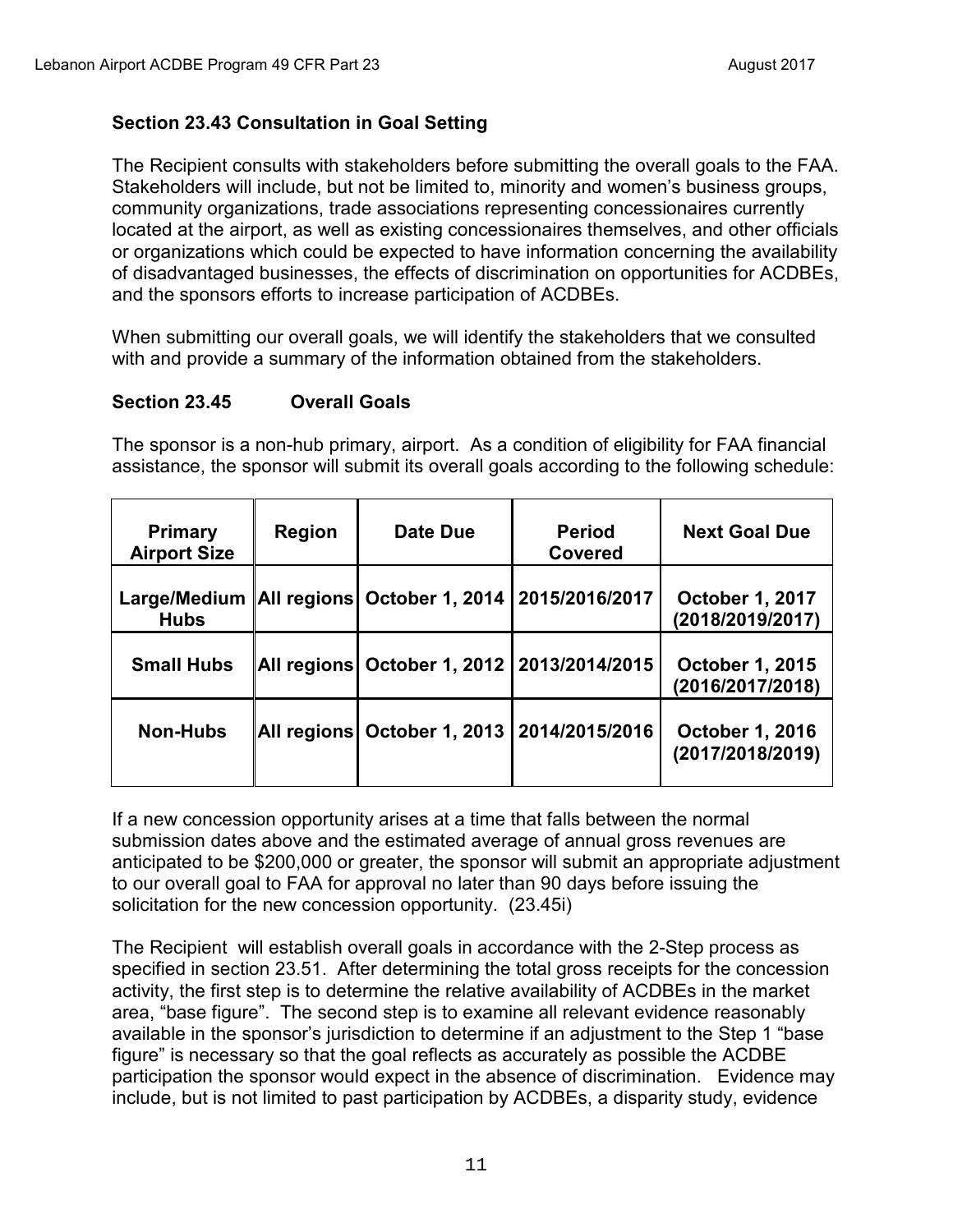from related fields that affect ACDBE opportunities to form, grow, and compete (such as statistical disparities in ability to get required financing, bonding, insurance; or data on employment, self-employment, education, training and union apprenticeship)

The Recipient will arrange solicitations, times for the presentation of bids, quantities, specifications, and delivery schedules in ways that facilitate participation by ACDBEs and other small businesses and by making contracts more accessible to small businesses, by means such as those provided under § 26.39 of this part.

A description of the methodology to calculate the overall goal for car rentals, the goal calculations, and the data we relied on can be found in **Attachment 6** to this program.

#### **Projection of Estimated Race-Neutral & Race-Conscious Participation (23.45(f), 23.25(d-e))**

The breakout of estimated race-neutral and race-conscious participation can be found with the goal methodology in **Attachment 6** to this program. This section of the program will be reviewed annually when the goal calculation is reviewed under 23.41(c).

## **Concession Specific Goals (***Also include this language in the DBE goal attachment***) (23.25 (c)(e)(1)(iv)**

The Recipient will use concession specific goals to meet any portion of the overall goals it does not project being able to meet using race-neutral means. Concession specific goals are established so that, over the period to which the overall goals apply, they will cumulatively result in meeting any portion of our overall goal that is not projected to be met through the use of race-neutral means.

We will establish concession specific goals only on those concessions that have direct ownership arrangements (except car rentals), sublease, or subcontracting possibilities, If and when non-car rental concession revenue exceeds \$200,000 per year, we will require businesses subject to ACDBE goals at the airport (except car rental companies) to make good faith efforts to explore all available options to meet goals, to the maximum extent practicable, through direct ownership arrangements with DBEs (23.25 (f)). Car rental firms are not required to change their corporate structure to provide for direct ownership arrangements. In the case of a car rental goal, where it appears that all or most of the goal is likely to be met through the purchases by car rental companies of vehicles or other goods or services from ACDBEs, one permissible alternative is to structure the goal entirely in terms of purchases of goods and services.)

Should non-car rental concession revenue exceed \$200,000 per year, we need not establish a concession specific goal on every such concession, and the size of concession specific goals will be adapted to the circumstances of each such concession (e.g., type and location of concession, availability of ACDBEs.)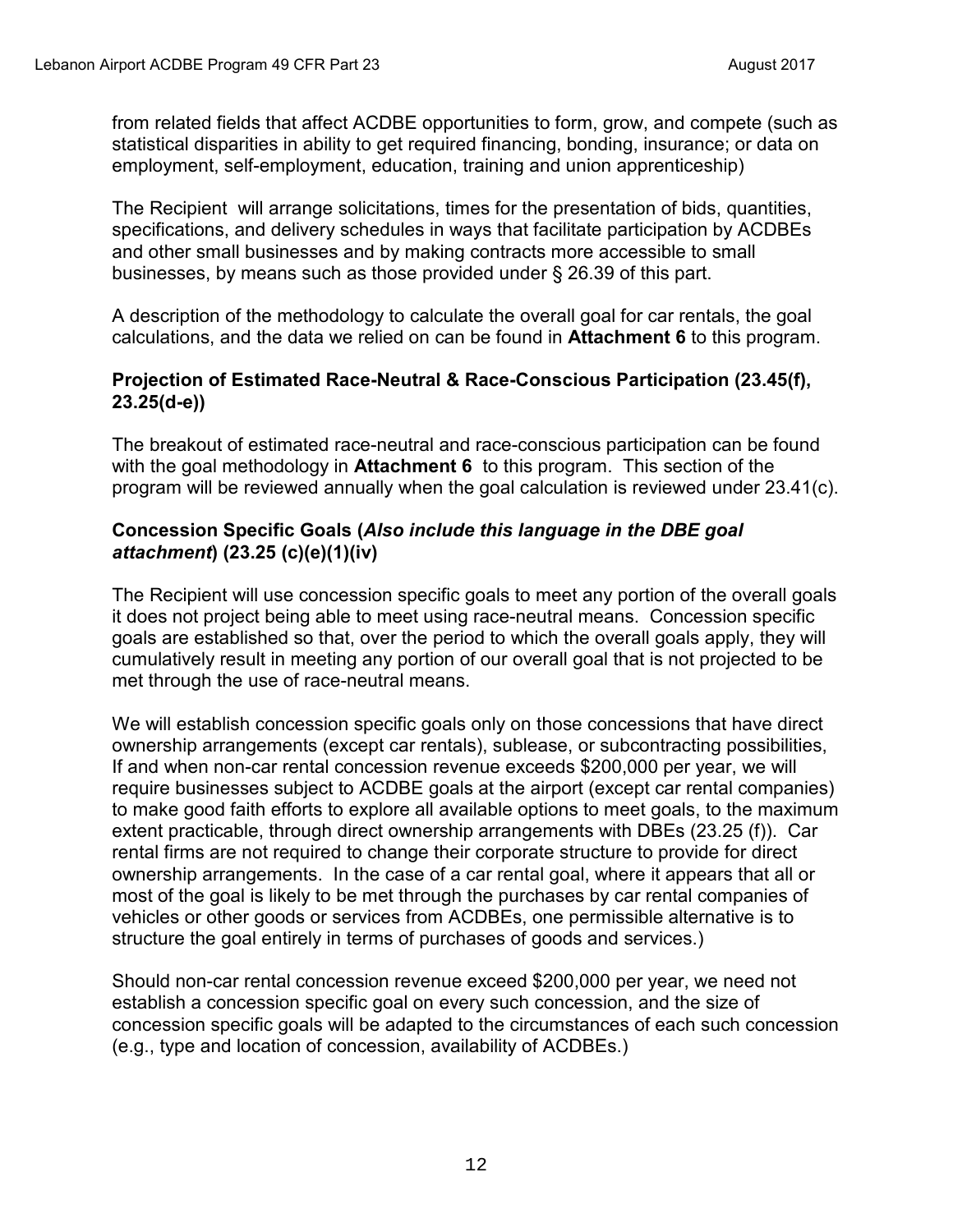If the objective of a concession specific goal is to obtain ACDBE participation through direct ownership with an ACDBE, the Recipient will calculate the goal as a percentage of the total estimated annual gross receipts from the concession. (23.25(e)(1)(i))

If the concession specific goal applies to purchases and/or leases of goods and services, the Recipient will calculate the goal by dividing the estimated dollar value of such purchases and/or leases from ACDBEs by the total estimated dollar value of all purchases to be made by the concessionaire. (23.25(e)(1)(ii))

### **Good Faith Efforts on Concession Specific Goals (23.25(e)(1)(iii), (iv))**

To be eligible to be awarded a concession that has a concession specific goal, bidders/offerors must make good faith efforts to meet the goal. A bidder/offeror may do so either by obtaining enough ACDBE participation to meet the goal or by documenting that it made sufficient good faith efforts to do so. (23.25(e)(1)(iv)). Examples of good faith efforts are found in Appendix A to 49 CFR Part 26. The procedures applicable to 49 CFR Sections 26.51 and 26.53, regarding contract goals apply to the Recipient's concession specific goals. Specifically, demonstration of good faith efforts (26.53(a) & (c)).

The ACDBELO is responsible for determining whether a concessionaire who has not met the concession specific goal has documented sufficient good faith efforts to be regarded as responsive.

We will ensure that all information is complete and accurate and adequately documents the bidder/offeror's good faith efforts before we commit to the concession agreement with the bidder/offeror.

#### Information To Be Submitted (26.53(b))

The Recipient treats bidder/offeror's compliance with good faith effort requirements as a matter of responsiveness.

Each solicitation for which a concession specific goal has been established will require the concessionaires to submit the following information:

- 1. The names and addresses of ACDBE firms or ACDBE suppliers of goods and services that will participate in the concession;
- 2. A description of the work that each ACDBE will perform;
- 3. The dollar amount of the participation of each ACDBE firm/supplier participating;
- 4. Written and signed documentation of commitment to use a ACDBE whose participation it submits to meet a contract goal;
- 5. Written and signed confirmation from the ACDBE that it is participating in the concession as provided in the prime concessionaire's commitment and
- 6. If the contract goal is not met, evidence of good faith efforts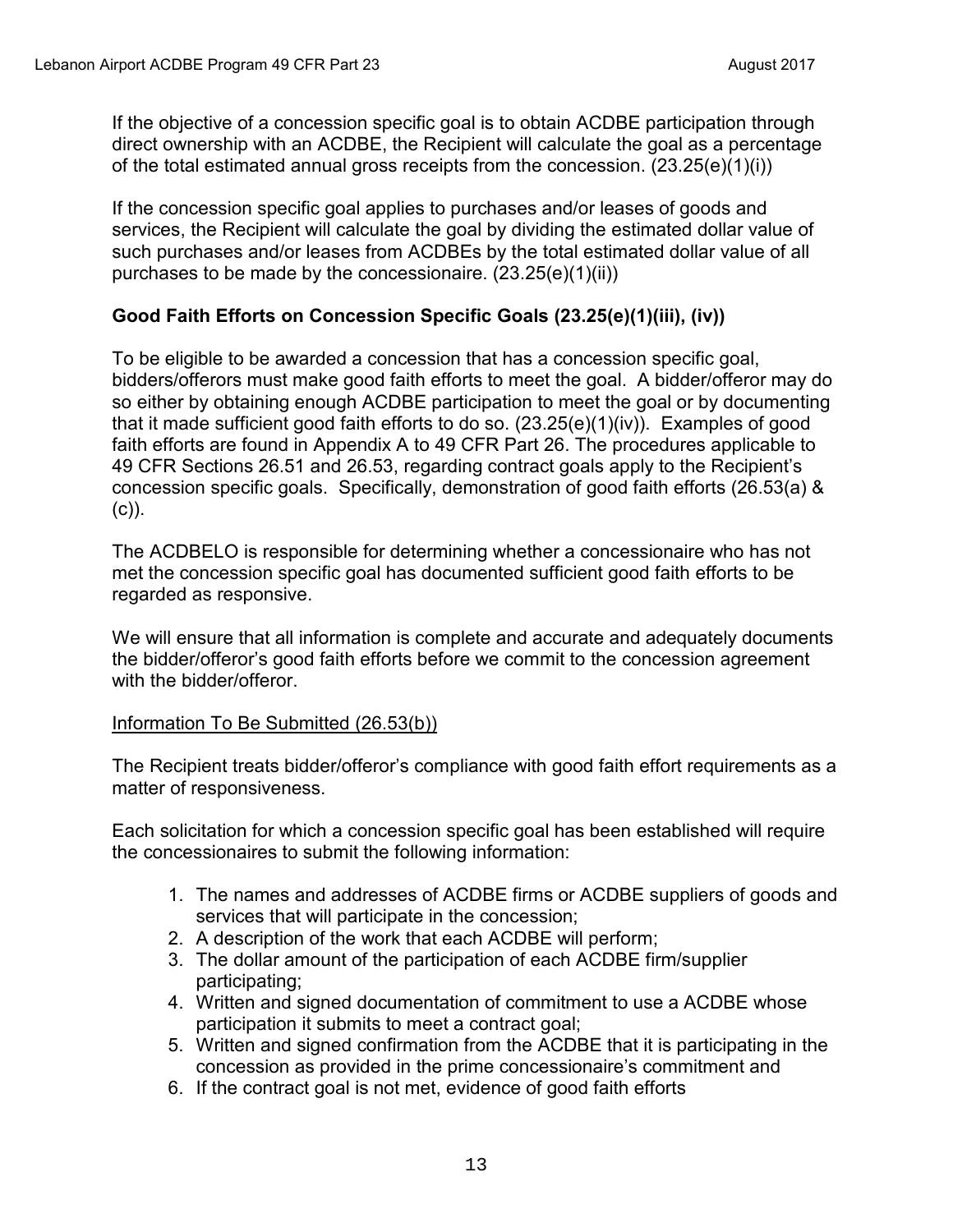#### Administrative reconsideration (26.53(d))

Within seven (7) days of being informed by the Recipient that it is not responsive because it has not documented sufficient good faith efforts, a concessionaire may request administrative reconsideration. Concessionaire should make this request in writing to the following reconsideration official:

Richard Dyment – Airport Manager Lebanon Airport 5 Airpark Road, Suite 1 W. Lebanon, NH 03784 Tel: (603) 298-8878 X 1651 Tax: (603) 298-5845 E: [rick.dyment@lebcity.com](mailto:rick.dyment@lebcity.com) 

The reconsideration official will not have played any role in the original determination that the concessionaire did not document sufficient good faith efforts.

As part of this reconsideration, the concessionaire will have the opportunity to provide written documentation or argument concerning the issue of whether it met the goal or made adequate good faith efforts to do so. The concessionaire will have the opportunity to meet in person with our reconsideration official to discuss the issue of whether it met the goal or made adequate good faith efforts to do. We will send the concessionaire a written decision on reconsideration, explaining the basis for finding that the concessionaire did or did not meet the goal or make adequate good faith efforts to do so. The result of the reconsideration process is not administratively appealable to the Department of Transportation.

#### Good Faith Efforts when an ACDBE is replaced on a concession (26.53(f))

The *Recipient* will require a concessionaire to make good faith efforts to replace an ACDBE that is terminated or has otherwise failed to complete its concession agreement, lease, or subcontract with another certified ACDBE, to the extent needed to meet the concession specific goal. We will require the concessionaire to notify the ACDBELO immediately of the ACDBEs inability or unwillingness to perform and provide reasonable documentation.

In this situation, we will require the concessionaire to obtain our prior approval of the substitute ACDBE and to provide copies of new or amended subcontracts, or documentation of good faith efforts.

[If the concessionaire fails or refuses to comply within the specified time our contracting office will the Recipient's contracting office will issue an order stopping all or part of payment/work until satisfactory action has been taken. If the contractor still fails to comply, the contracting officer may issue a termination for default proceeding.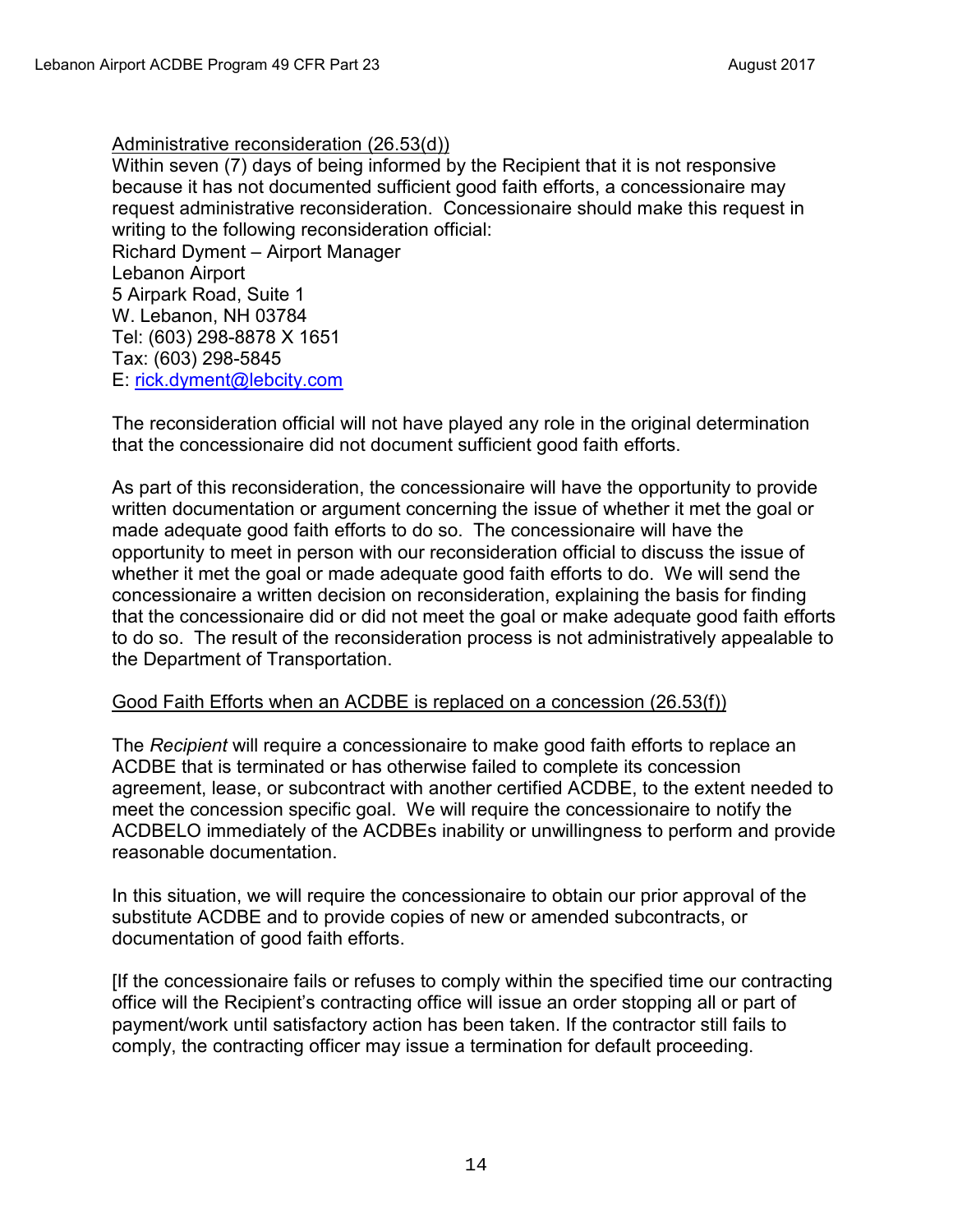#### Sample Proposal/Bid Specification:

The requirements of 49 CFR Part 23, regulations of the U.S. Department of Transportation, applies to this concession. It is the policy of the Recipient to practice nondiscrimination based on race, color, sex, or national origin in the award or performance of this contract. All firms qualifying under this solicitation are encouraged to submit bids/proposals. Award of this concession will be conditioned upon satisfying the requirements of this proposal/bid specification. These requirements apply to all concessions firms and suppliers, including those who qualify as an ACDBE. An ACDBE concession specific goal of five (5) percent of (annual gross receipts; value of leases and/or purchases of goods and services) has been established for this concession. The concession firm shall make good faith efforts, as defined in Appendix A, 49 CFR Part 26 (**Attachment 6**), to meet the concession specific goal for ACDBE participation in the performance of this concession.

The concession firm will be required to submit the following information: (1) the names and addresses of ACDBE firms and suppliers that will participate in the concession, (2) A description of the work that each ACDBE will perform; (3) The dollar amount of the participation of each ACDBE firm participating; (4) Written and signed documentation of commitment to use a ACDBE whose participation it submits to meet a contract goal; (5) Written and signed confirmation from the ACDBE that it is participating in the concession as provided in the prime concessionaire's commitment; and (6) If the contract goal is not met, evidence of good faith efforts.

## **Section 23.53 Counting ACDBE Participation for Car Rental Goals**

We will count ACDBE participation toward overall goals other than car rental as provided in 49 CFR 23.53.

Expression and calculation of goals (23.51) The City, in developing its overall goals and methodology, utilized the suggested procedures contained in Part 23.51, i.e., using DBE directories and census data NAICS/SIC Codes to establish the Base Figure for Step 1. Additionally, the regulations require consideration of additional "Step 2" adjustment factors, including the possibility of information from disparity studies and/or "the current capacity of DBEs to Part 23 to perform work in your concessions program, as measured by the volume of revenues DBEs have attained in recent years" were used as part of this methodology.

Counting ACDBE Participation for Car Rental Goals (23.53)The City will count ACDBE participation for car rentals in accordance with 49 CFR 23.53. Only participation from certified ACDBEs will be counted. Car rentals may count ACDBE participation in the following ways:

- 1. Direct ownership arrangements, which are not required by this program.
- 2. Purchases or leases of vehicles, the car rental company must submit to the City documentation of the good faith effort made to obtain ACDBE participation from other ACDBE providers of goods and services.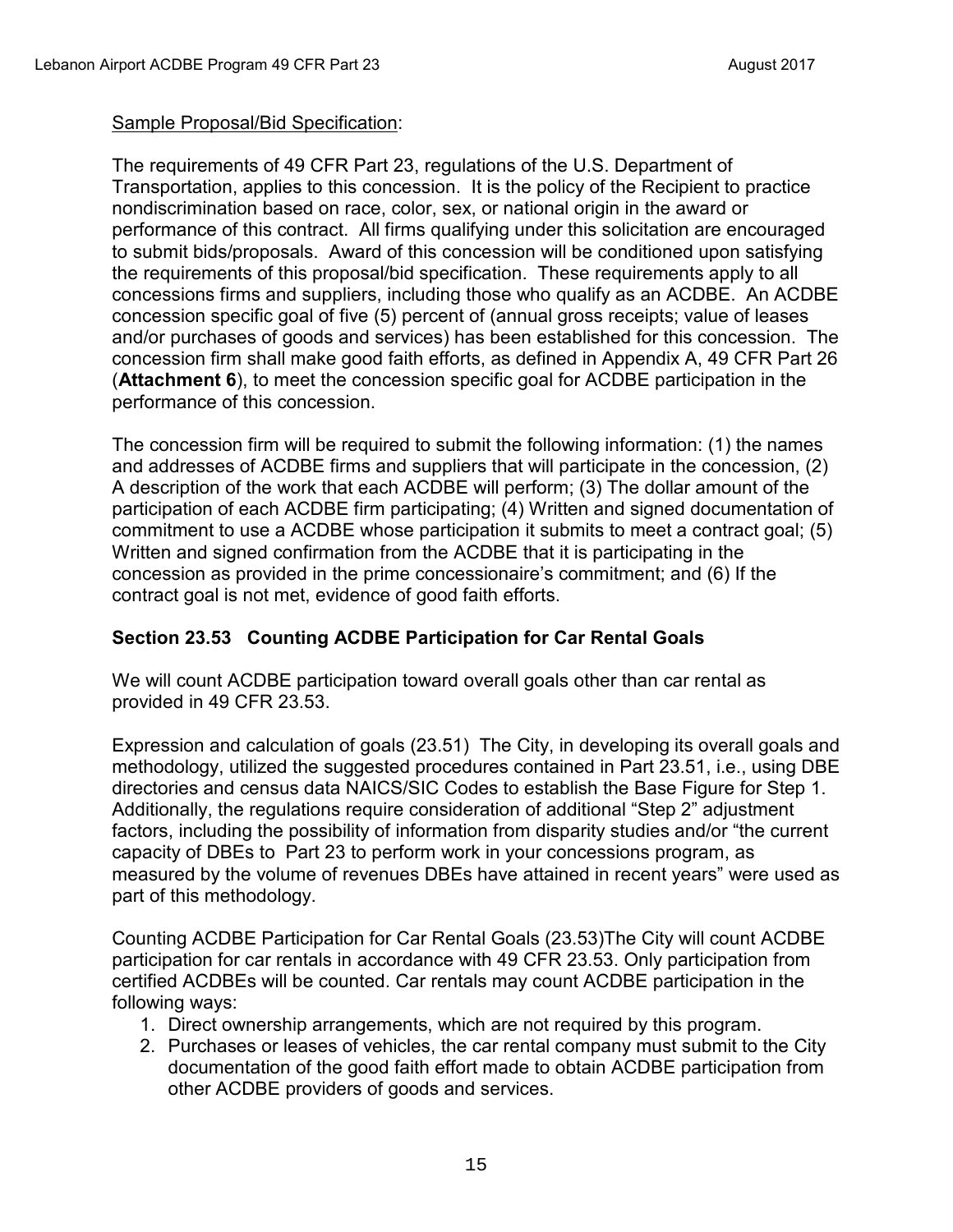- 3. Cost of repairing vehicles, provided that it is reasonable and not excessive as compared with fees customarily allowed for similar services. The City will not count any portion of a fee paid by a manufacturer to a car dealership for reimbursement of work performed under the manufacturer's warranty.
- 4. Other goods and services, count participation as provided in part 26, sections 26.55 and 23.55 of part 23. In the event of any conflict between these two sections, section 23.55 controls.

#### **Section 23.55 Counting ACDBE Participation for Concessions Other than Car Rentals**

Not applicable for this ACDBE Program.

**Section 23.57** (b) **Goal shortfall accountability**. If the awards and commitments on our Uniform Report of ACDBE Participation (found in Appendix A to this Part) at the end of any fiscal year are less than the overall goal applicable to that fiscal year, we will:

- (1) Analyze in detail the reasons for the difference between the overall goal and our awards and commitments in that fiscal year;
- (2) Establish specific steps and milestones to correct the problems we have identified in our analysis to enable us to fully meet our goal for the new fiscal year;

## **Section 23.61 Quotas or Set-asides**

We will not use quotas or set-asides as a means of obtaining ACDBE participation.

## **SUBPART E – OTHER PROVISIONS**

#### **Section 23.71 Existing Agreements**

We will assess potential for ACDBE participation when an extension or option to renew an existing agreement is exercised, or when a material amendment is made. We will use any means authorized by part 23 to obtain a modified amount of ACDBE participation in the renewed or amended agreement.

#### **Section 23.73 Privately-Owned or Leased Terminal Buildings** (Not Applicable)

#### **Section 23.75 Long-Term Exclusive Agreements**

We will not enter into a long-term and exclusive agreements for concessions without prior approval of the FAA Regional Civil Rights Office. We understand that a "longterm" agreement is one having a term of longer than 5 years. We understand that an "exclusive" agreement is one in which an entire category of a particular business opportunity is limited to a single business entity. If special, local circumstances exist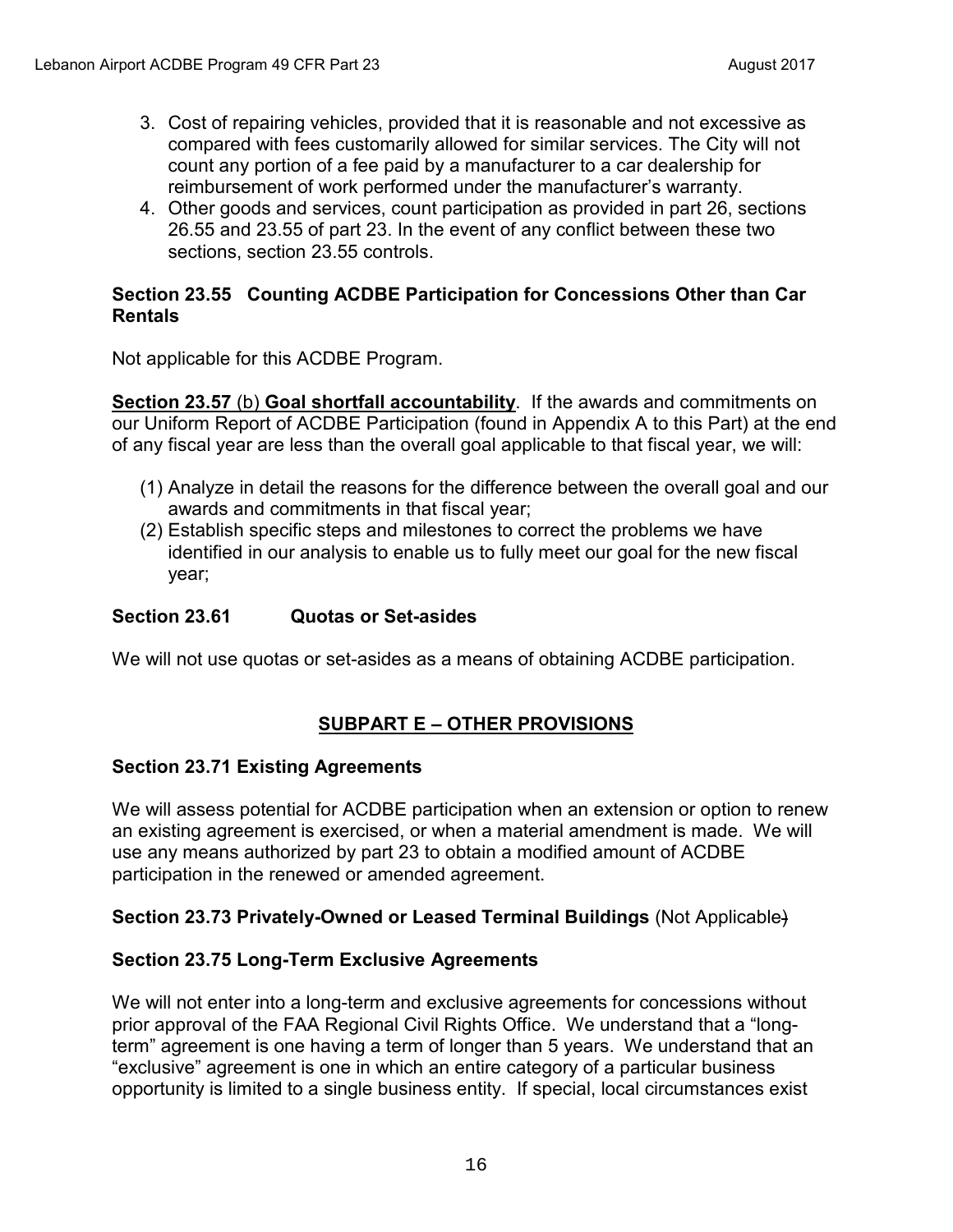that make it important to enter into a long-term and exclusive agreement, we will submit detailed information to the FAA Regional Civil Rights Office for review and approval.

#### **Section 23.79 Geographic Preferences**

We will not use a "local geographic preference", i.e., any requirement that gives an ACDBE located in one place (e.g., your local area) an advantage over ACDBEs from other places in obtaining business as, or with, a concession at your airport**.**

## **ATTACHMENTS**

| Attachment 1         | Organizational Chart (Page 19)                                    |
|----------------------|-------------------------------------------------------------------|
| <b>Attachment 2</b>  | DBE/ACDBE Directory (or website link) (Page 20)                   |
| <b>Attachment 3</b>  | New Hampshire and Vermont UCPs                                    |
| Attachment 4         | Monitoring and Enforcement Mechanisms                             |
| Attachment 5         | Overall Goal for Concessions other than Car Rental Calculation,   |
|                      | Consultation, Breakout of Estimated Race-Neutral & Race-          |
|                      | <b>Conscious Participation</b>                                    |
| Attachment 5         | Overall Goals for Car Rentals Calculation, Consultation, Breakout |
|                      | of Estimated Race-Neutral & Race- Conscious Participation         |
| Attachment 6         | Form 1 & 2 for Demonstration of Good Faith Efforts                |
| Attachment 7         | <b>Certification Application Forms</b>                            |
| Attachment 8         | Procedures for Removal of ACDBEs Eligibility                      |
| Attachment 9         | <b>State's UCP Agreement</b>                                      |
| Attachment 10        | Regulations: 49 CFR Part 23                                       |
| <b>Attachment 11</b> | Goals and Elements for Privately-Owned or Leased Terminal         |
|                      | <b>Buildings</b>                                                  |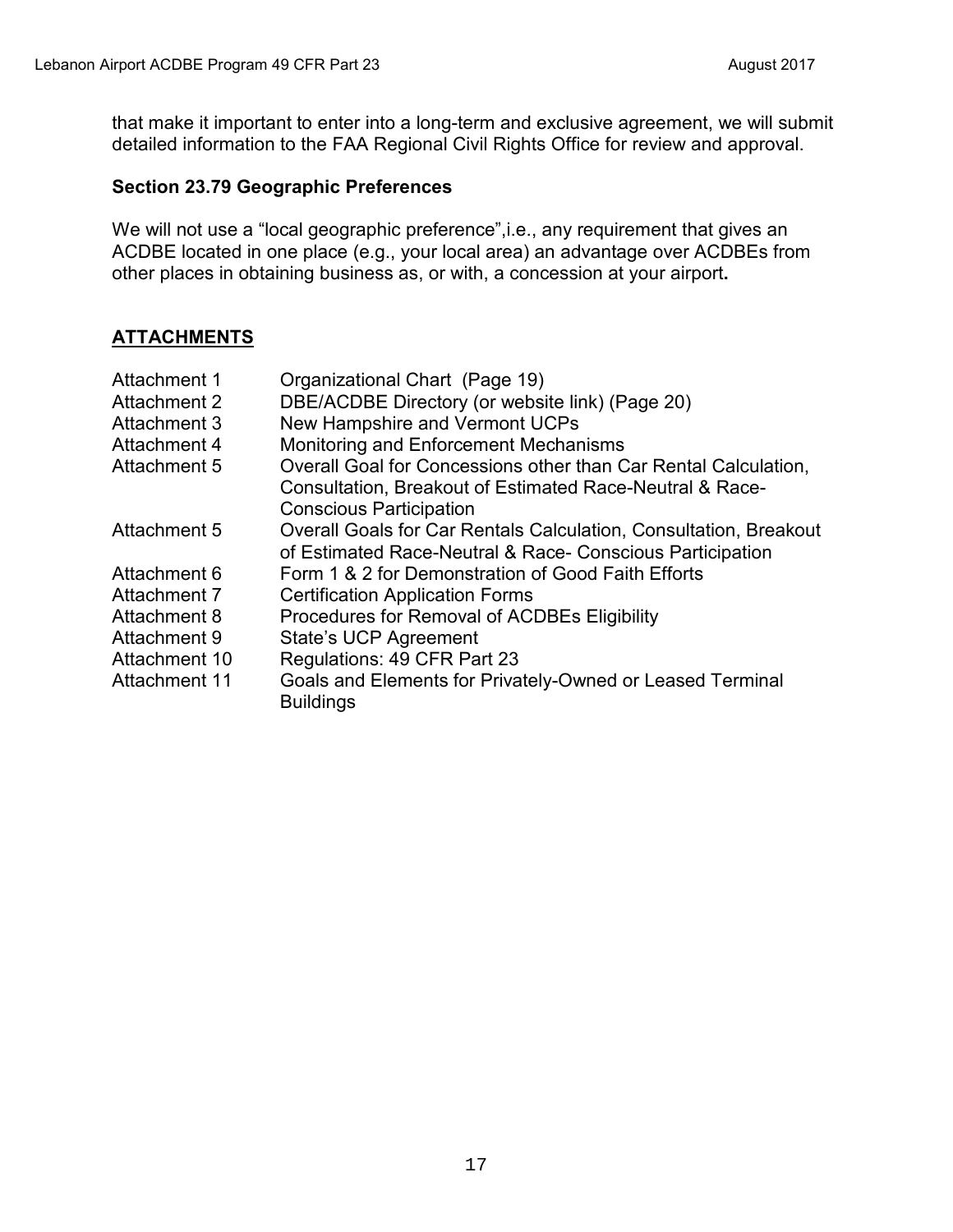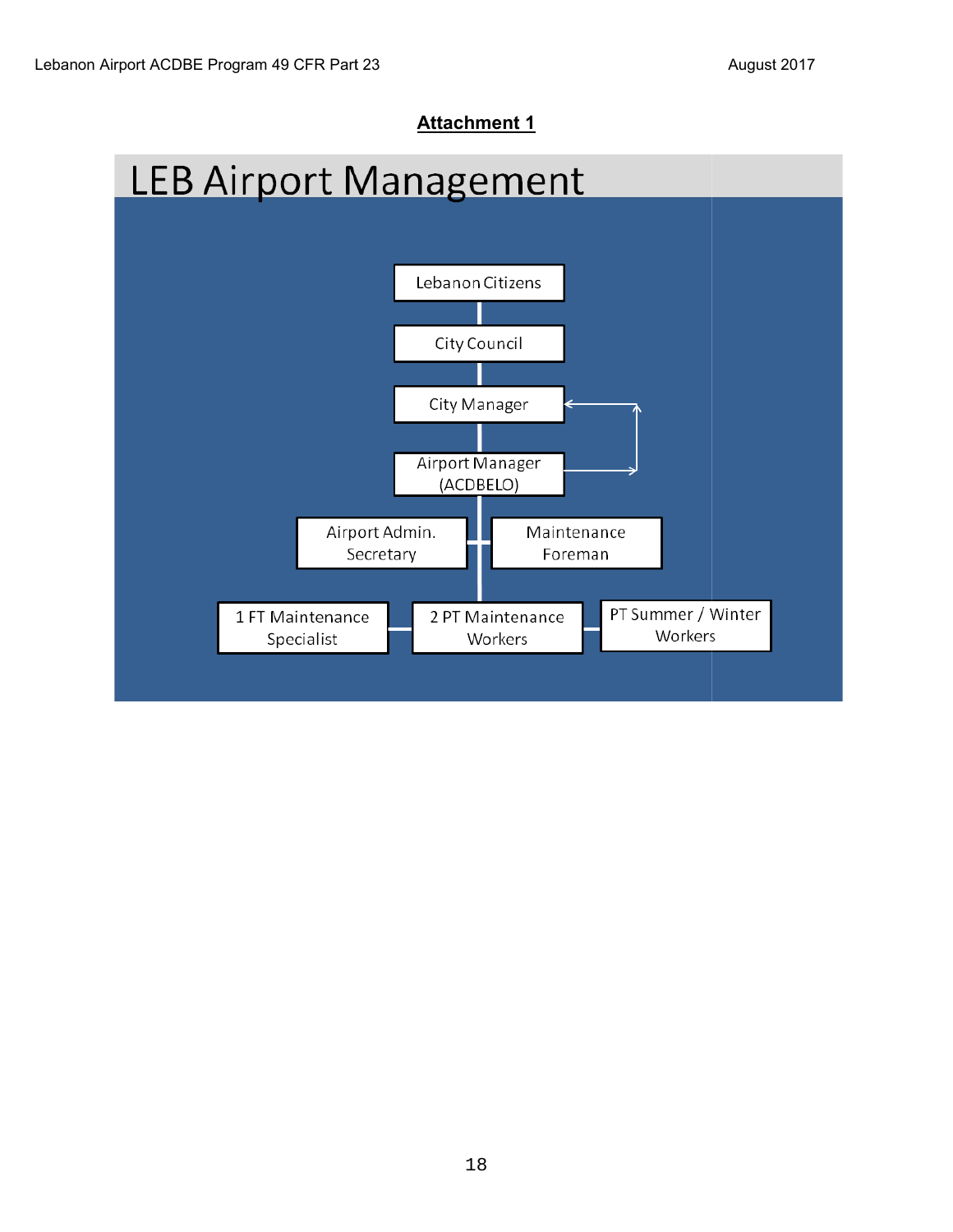## **DBE Directory**

NH DBE Directory: [https://www.nh.gov/dot/org/administration/ofc/documents/dbe](https://www.nh.gov/dot/org/administration/ofc/documents/dbe-directory.pdf)[directory.pdf](https://www.nh.gov/dot/org/administration/ofc/documents/dbe-directory.pdf) 

VT DBE Directory [http://vtrans.vermont.gov/civil-rights/doing-business/dbe](http://vtrans.vermont.gov/civil-rights/doing-business/dbe-center/directory)[center/directory](http://vtrans.vermont.gov/civil-rights/doing-business/dbe-center/directory)

Airport Minority Council (AMAC) ACDBE Directory: ([https://amac.dbedirectory.com/FrontEnd/VendorSearchPublic.asp?TN=amac&XID=460](https://amac.dbedirectory.com/FrontEnd/VendorSearchPublic.asp?TN=amac&XID=4602)  $\overline{2}$ ).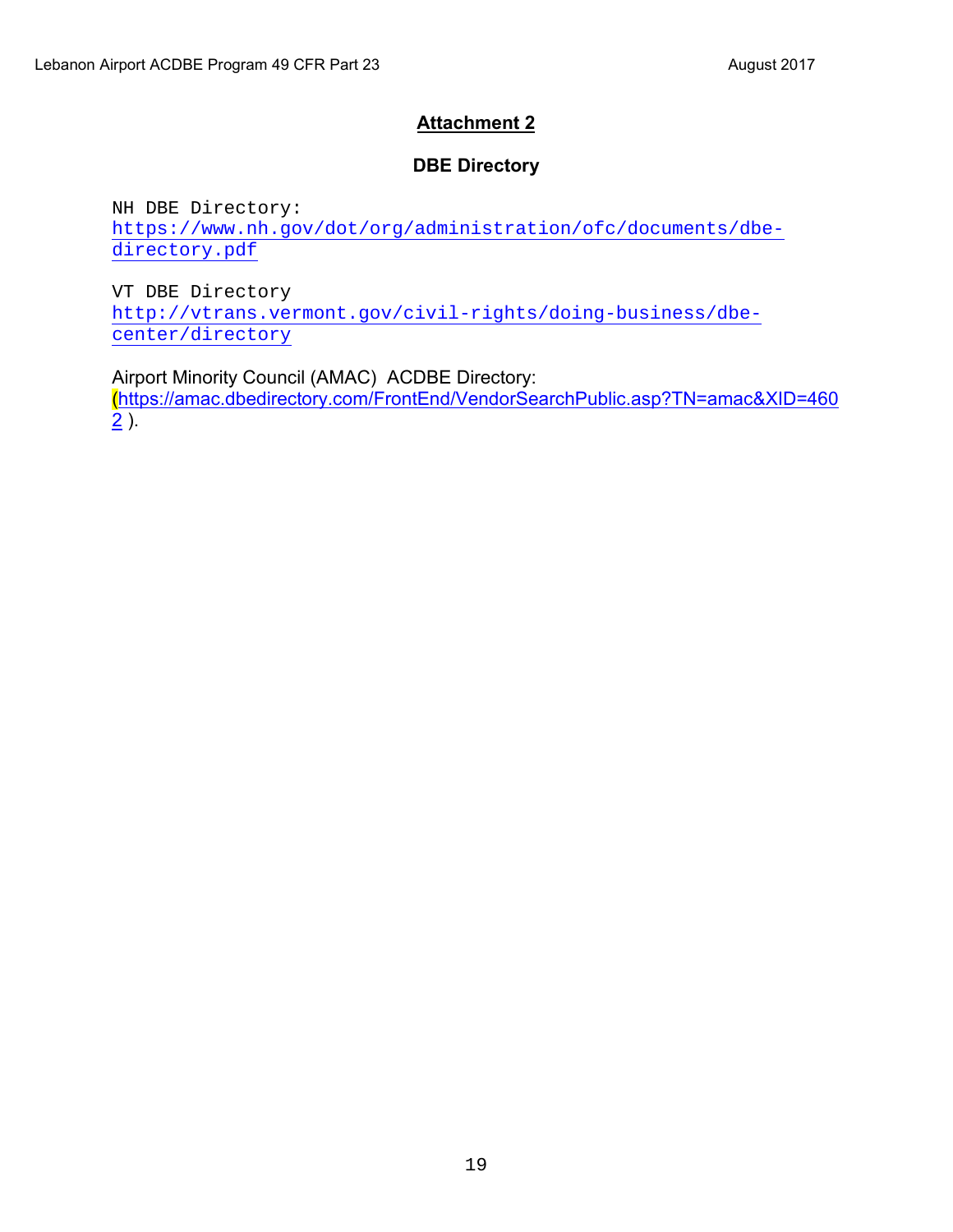#### **Attachment 3 New Hampshire and Vermont UCPs**

**New Hampshire UCP:** <https://www.nh.gov/dot/org/administration/ofc/dbe.htm>

**Vermont UCP**: <http://vtrans.vermont.gov/civil-rights>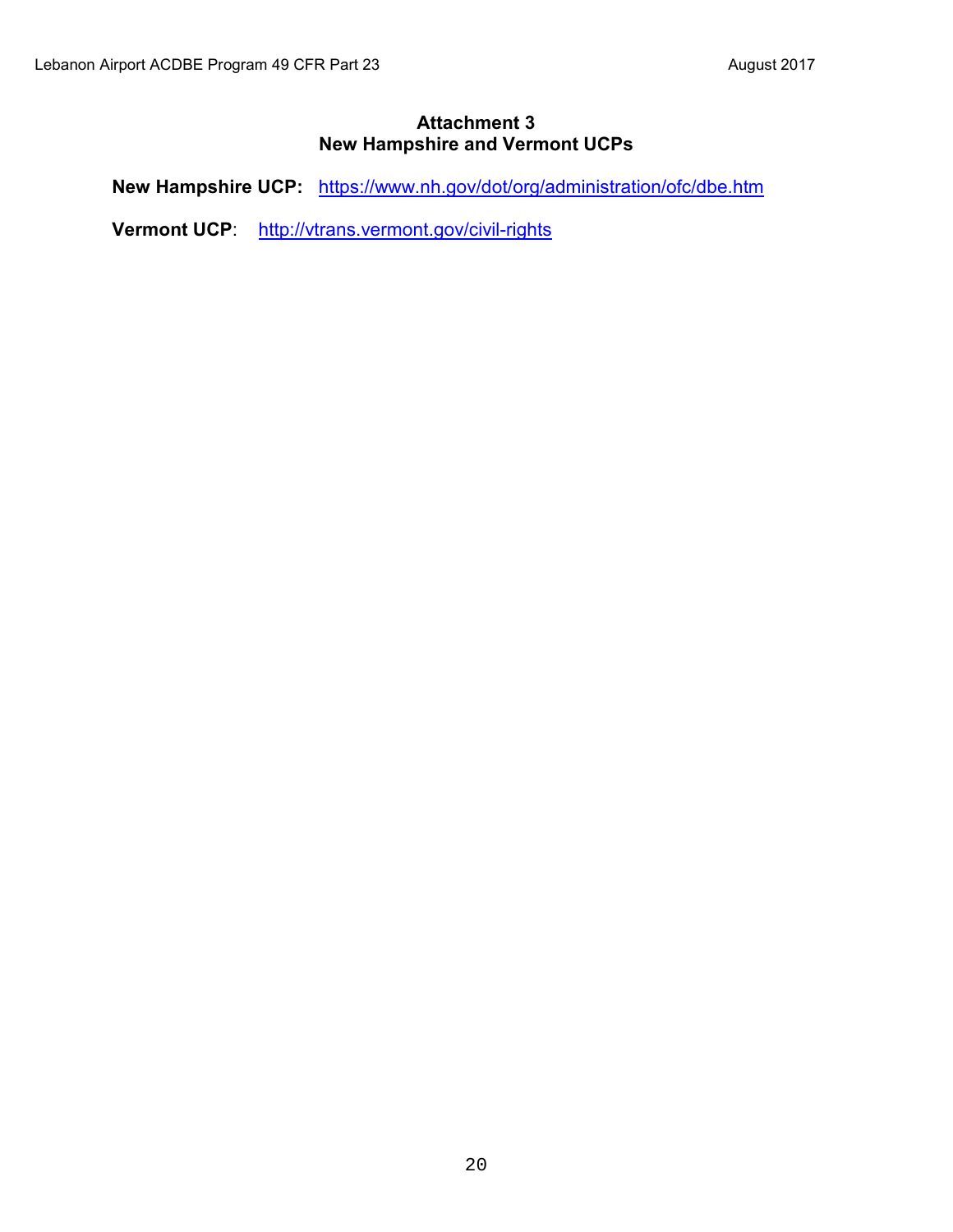## **Monitoring and Enforcement Mechanisms**

The Recipient has several remedies available to enforce the ACDBE requirements contained in its contracts.

In addition, the federal government has available several enforcement mechanisms that it may apply to firms participating in the ACDBE problem, including, but not limited to, the following:

- 1. Suspension or debarment proceedings pursuant to 49 CFR part 23 and 2 CFR parts 180 and 1200
- 2. Enforcement action pursuant to 49 CFR part 31; and
- 3. Prosecution pursuant to 18 USC 1001.

The Recipient will implement various mechanisms to monitor program participants to ensure they comply with Part 23, including, but not limited to the following:

- 1. The Recipient will insert the following provisions into concessions agreements and management contracts:
	- A. It is the requirement of the Federal Department Of Transportation (DOT) that Disadvantaged Business Enterprises as defined in 49 CFR Part 23 shall have the maximum opportunity to participate in the performance of concession agreements with the City of Lebanon - Lebanon Municipal Airport. Consequently, the DBE requirements of 49 CFR Part 23 are hereby included in this Agreement. Concessionaire agrees to comply with the requirements of any such regulations applicable to this Agreement. Furthermore, Concessionaire agrees to submit information at the request of City concerning the DBE(s) that may participate in this agreement. This information will include the name and address of each DBE, a description of the work to be performed by each named DBE, and the dollar value of the DBE's contracted participation. The Concessionaire will also provide information as requested by City describing the purchase or lease of goods and services from DBE(s) including, but not limited to, the purchase or lease of automobiles, fuel, tires, maintenance, and janitorial services, and other services.
	- B. In the event of breach of any of Concessionaire's duties contained in this Paragraph (), subparagraphs (), the City shall have the right to terminate this Agreement and to re-enter and repossess the facilities and hold the same as if said Agreement had never been made or issued, provided, however, that the Concessionaire shall have the right to contest said alleged breach under applicable procedures, and any sanctions under or termination of this Agreement shall be withheld pending completion of such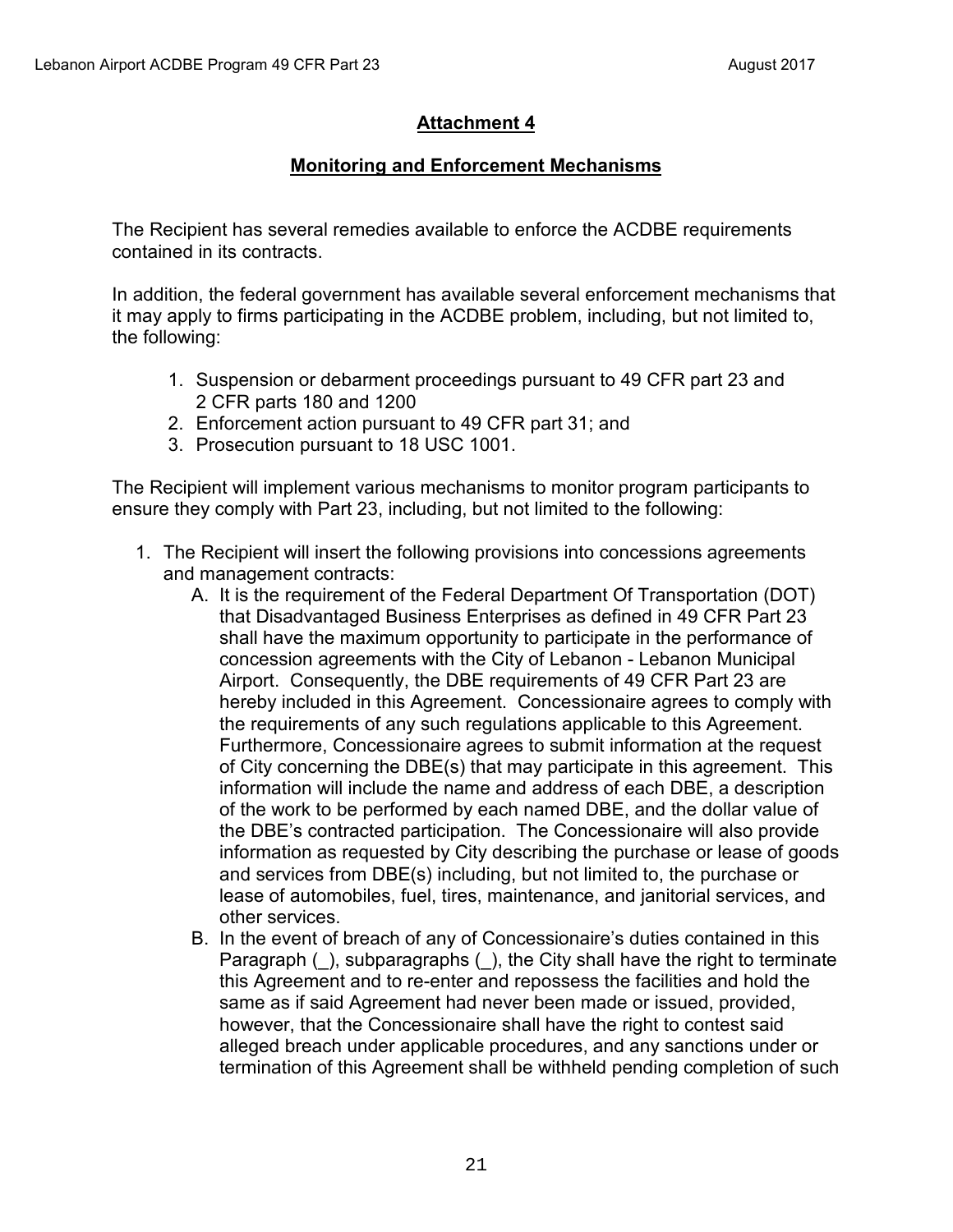procedures; and provided, however, that the Concessionaire will pursue these applicable procedures with diligence and dispatch.

- 2. Recipient will implement the following additional monitoring and compliance procedures.
	- None.
- 3. We will implement our compliance and monitoring procedures as follows:
	- Each year we will review leases and determine compliance with any DBE requirements. Since the Airport is small and the number of concessionaires is small; informal contact is easy and frequent. Informal meetings are held with concessionaires as needed.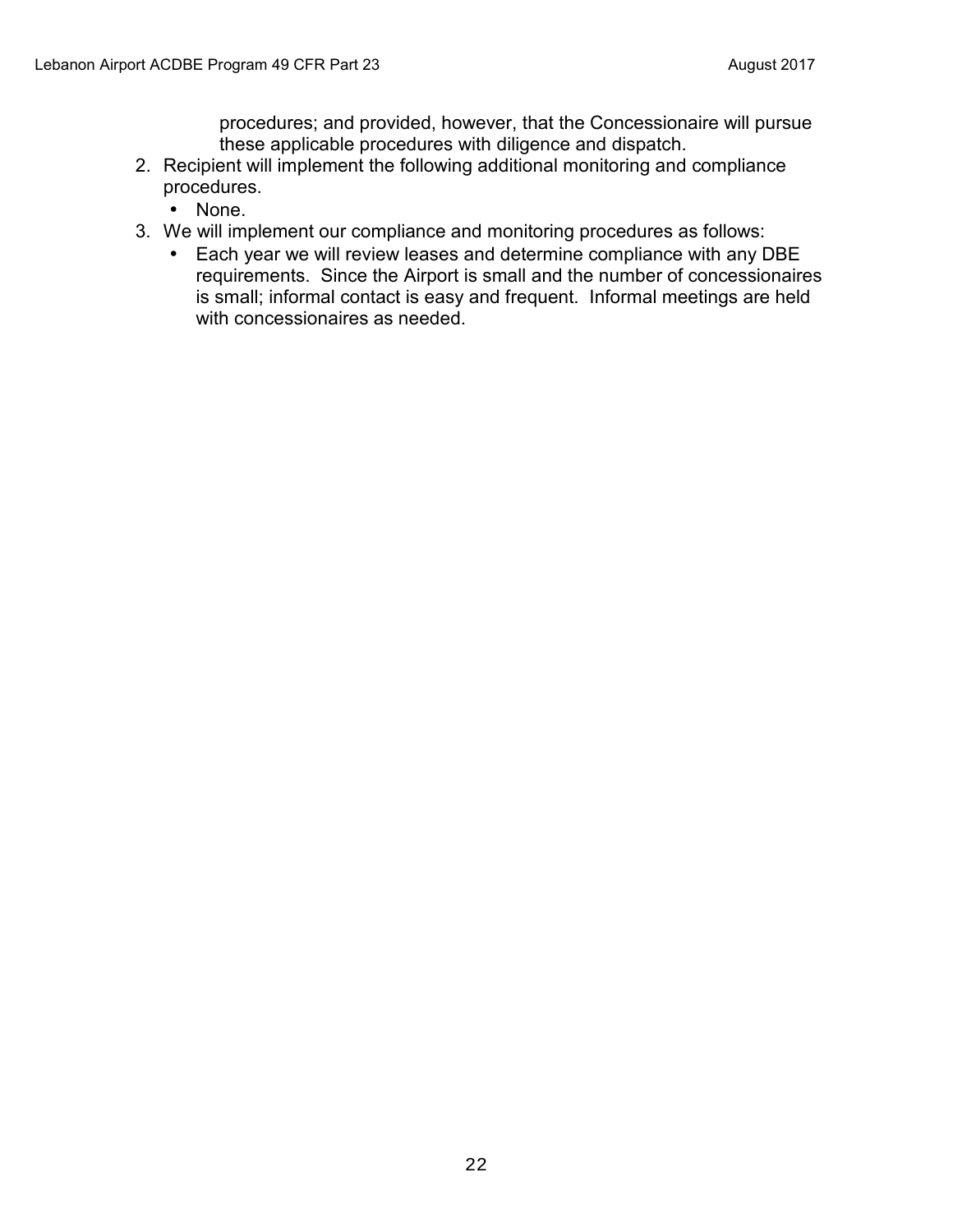### **Section 23.45: Overall Goal Calculation for Concessions Other Than Car Rentals**

**Amount of Goal** (submit if average annual gross receipts exceed \$200,000) (Not Needed As Other-Than-Car-Rental Revenue is less than \$200,000)

#### **Gross Receipts (Revenue) for Previous 3 Years – Other Than Car Rental Concessions**

| <b>Fiscal</b><br>Year                                  | Soda /<br>Vending | <b>ATM</b> | <b>Concessions</b><br>Revenue 1/ |
|--------------------------------------------------------|-------------------|------------|----------------------------------|
|                                                        |                   |            |                                  |
| 2014                                                   | \$1,758           | \$1,270    | \$3,028                          |
| 2015                                                   | \$1,303           | \$1,050    | \$2,353                          |
| 2016                                                   | \$1,341           | \$1,000    | \$2,341                          |
|                                                        |                   |            |                                  |
| <b>Total</b>                                           |                   |            | \$7,722                          |
| Average                                                |                   |            | \$2,574                          |
| 1/ Does not include advertising in terminal because no |                   |            |                                  |
| revenue is generated. Does not include Car Services    |                   |            |                                  |
| (other than rental cars) because no revenue data are   |                   |            |                                  |
| available.                                             |                   |            |                                  |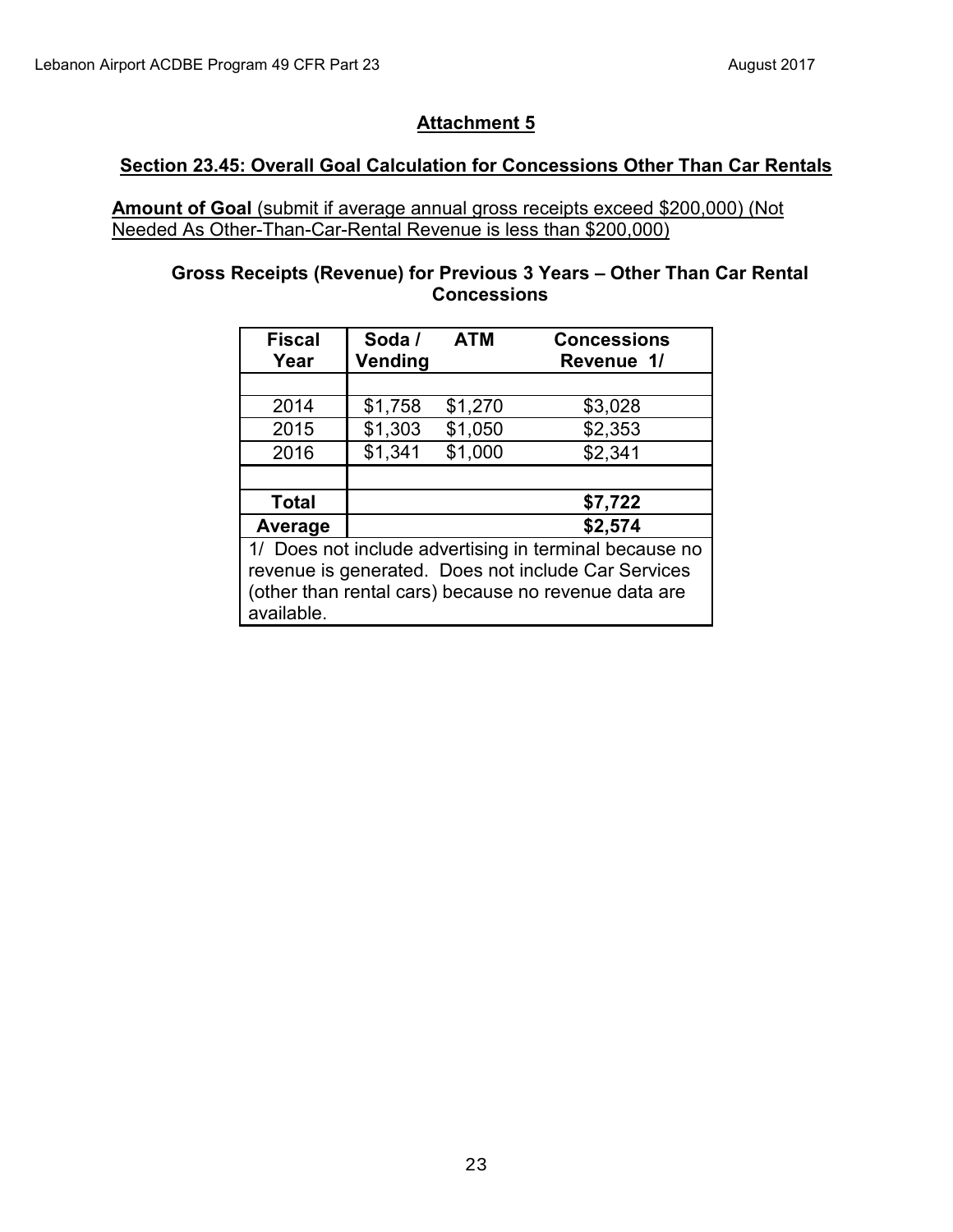## **Section 23.45: Overall Goal Calculation for Car Rentals**

## **Amount of Goal** *(submit if average annual gross receipts exceed \$200,000)*

### **Name of Recipient**:

Lebanon Municipal Airport

**Goal Period**: October 1, 2017 – September 30, 2020 (FFY 2017 – 2020)

### **Overall Three-Year Goal**:

3% to be accomplished through 0% RC and 3% RN as

The Recipient has determined that its market area is Western, NH and eastern Vermont (specifically Grafton and Sullivan counties in New Hampshire and Windsor and Orange counties in Vermont).

The market area is the geographical area in which the substantial majority of firms which seek to do concessions business with the airport are located and the geographical area in which the firms receive a substantial majority of concessions related revenues are located.

## **Base of Car Rental Goal**

To calculate the base of the goal Recipient considered the previous 3 years of gross concession receipts and the projected potential concession revenue (gross receipts) three years into the future including upcoming new opportunities. Gross revenues were calculated based monthly revenue reports from the Car Rental firms.

#### **Gross Receipts (Revenue) for Previous 3 Years - Car Rental Concessions**

| <b>Fiscal</b><br>Year | <b>Concessions Revenue</b> |
|-----------------------|----------------------------|
|                       |                            |
| 2014                  | \$1,151,938                |
| 2015                  | \$1,304,079                |
| 2016                  | \$1,238,473                |
|                       |                            |
| <b>Total</b>          | \$3,694,490                |
| Average               | \$1,231,497                |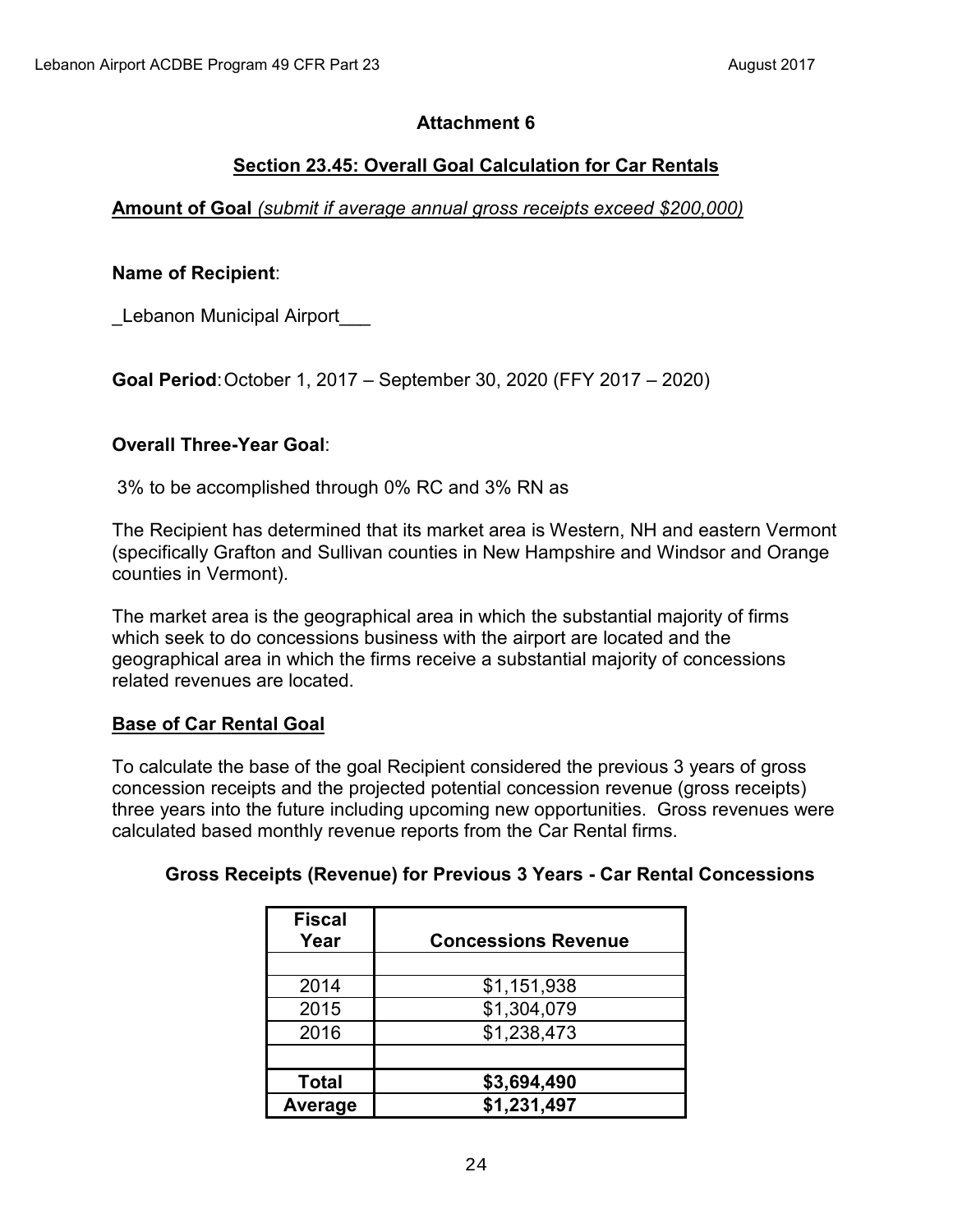The Recipient does not anticipate any major changes that would increase or decrease concession revenues over next three years. Therefore, the recipient's base of goal is the average car rental revenue of \$1,231,497.

The City is not aware of any DBE Car Rental firms, as any car rental firms operating at the airport is past years have been national affiliates (e.g. Avis, Hertz, Enterprise, etc.). There is no known market of DBE Car Rental firms.

There are also no known data to show historic expenses by the airport's Car Rental firms, e.g., Goods and Services such as Insurance, Automobiles, Automobile Repairs, etc.

If a new concession opportunity arises prior to the end of this goal period and the estimated average of annual gross revenues are anticipated to be \$200,000 or greater, the Recipient will submit to the FAA an appropriate adjustment to the overall goal. This will be submitted to FAA for approval no later than 90 days before issuing the solicitation for the new concession opportunity. (23.45(i)).

### **Methodology used to Calculate Overall Goal**

#### Goods and Services

We can meet the percentage goal by including the purchase from ACDBEs of goods and services used by the airport's Car Rental firms. The dollar value from purchases of goods and services from ACDBEs may be added to the numerator, and the dollar value from purchases of goods and services from all firms (ACDBEs and non-ACDBEs) may be added to the denominator.

## **Step 1**: 23.51(c)

From other ACDBE plans, we determined the NAICS codes applicable to those firms that would be providing goods and services to the airport's Car Rental firms. We then reviewed the US Census – County Business Patterns data for the 4-county area described previously and determined the number of firms that matched the relevant NAICS codes. We consulted the New Hampshire DOT and Vermont AOT directories and the Airport Minority Advisory Council of DBE firms that matched those same NAICS codes. This would show the number of DBE firms in the area that may be expected to serve the airport's Car Rental companies. Lastly, the number of DBE firms that matched the NAICS codes was divided by the total number of firms that matched the NAICS codes to estimate the percentage of Car Rental expenses for goods and services that could be expected to be spent on DBEs.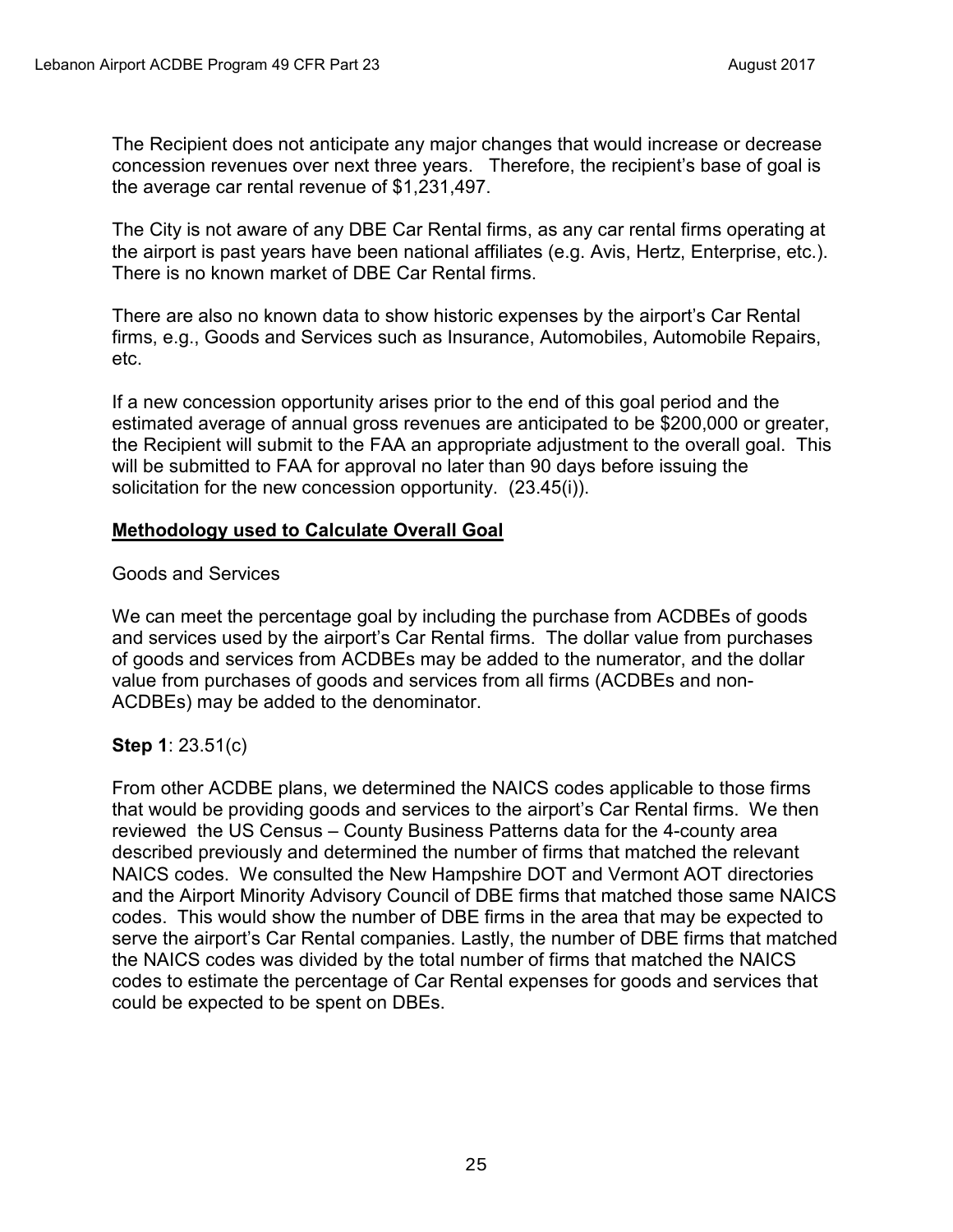|              |                                                                  | <b>Total In</b><br><b>Market</b> |                 |                   |
|--------------|------------------------------------------------------------------|----------------------------------|-----------------|-------------------|
| <b>NAICS</b> | <b>Description</b>                                               | 1/                               |                 | ACDBE 2/ ACDBE 3/ |
|              | 423120 Motor Vehicle Supplies and New Parts Merchant Wholesalers | 4                                | 0               | 0                 |
|              | 424720 Gasoline Wholesalers                                      |                                  | 0               | 0                 |
|              | 441110 Automobile Dealers, New Only or New Or Used               | 4                                | 0               | 0                 |
| 441310 Parts |                                                                  | 4                                | 0               | 0                 |
|              | 441320 Tire Dealers                                              | 4                                | 0               | 0                 |
|              | 453210 Office Supplies                                           | 3                                | 0               | 0                 |
|              | 488410 Wrecker / Towing                                          | 3                                | 0               | 0                 |
|              | 488490 Other Support Activities For Road Transportation          | 0                                |                 | 0                 |
|              | 611430 Management Development Training                           | 3                                | 0               | 0                 |
|              | 811111 Auto Repair                                               | 4                                |                 | 0                 |
|              | 811121 Upholstery, Paint, Body, Interior                         | 4                                | 0               | 0                 |
|              | 811122 Auto Glass                                                |                                  | 0               | 0                 |
|              | 811191 Oil Change & Lube                                         | 2                                | 0               | 0                 |
|              | 811192 Auto Washing                                              | $\overline{4}$                   | $\underline{0}$ | $\overline{0}$    |
| Total        |                                                                  | 41                               | 4               | $\Omega$          |
|              |                                                                  |                                  | 9.8%            | 0.0%              |

1/ : Source US Census County Business Patterns

2/: Source: New Hampshire and Vermont DBE Directories.

3/: Source: Airport Minority Advisory Council (AMAC) website.

In the County Business Patterns data were 41 relevant goods and services businesses, and only 4 (9.8%) relevant goods and services businesses that were DBE. The only relevant DBE businesses were two providing Support Activities For Road Transportation and two Auto Repair businesses.

Review of the New Hampshire and Vermont DBE directories showed the following regards to ACDBEs.

|                                          | <b>NH DBE Directory</b>                            | <b>VT DBE Directory</b> |
|------------------------------------------|----------------------------------------------------|-------------------------|
| <b>ACDBE</b><br>Firms In<br><b>State</b> | 2 (Computer Services & Food<br>Service Management) |                         |
| <b>ACDBE</b><br>Firms Out<br>Of State    | 2 (Insurance & Gift Shops)                         |                         |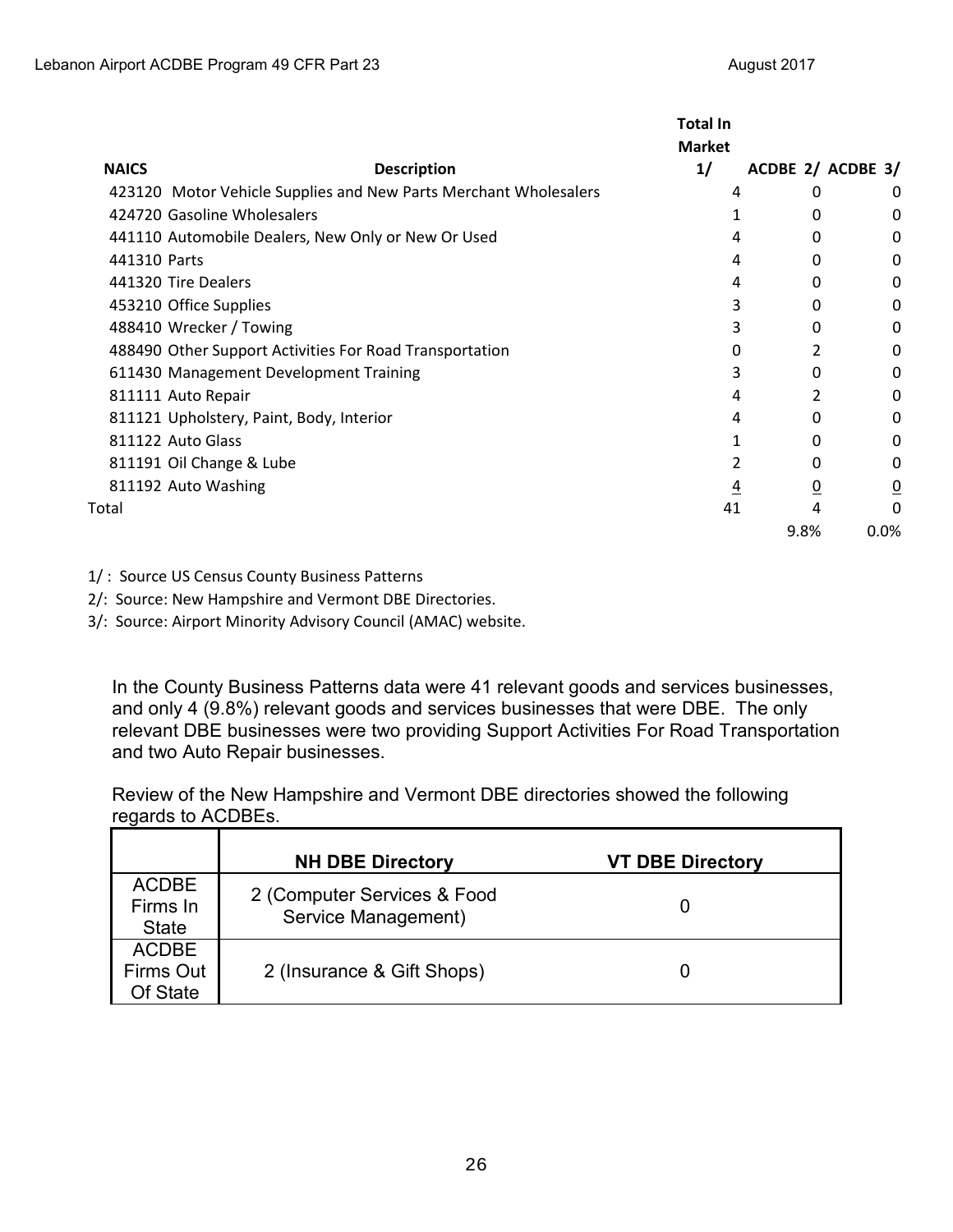#### **Step 2**: 23.51(d)

After calculating a base figure of the relative availability of ACDBEs, we examined evidence to determine what adjustment was needed to the Step 1 base figure in order to arrive at the overall goal.

Of the 14 categories above; only two categories has DBE firms. As such, the Recipient feels it would be an excessive burden to place a 9.8% DBE burden on the airport's Car Rental firms for procuring their goods and services. Due to the limited availability of certified ACDBEs in the area in the State DBE directories and the AMAC website; the Recipient feels a more realistic goal for car rental firms would be 3% of goods and services. Our overall goal for the airport's Car Rental firms for purchase of their goods and services is 3%.

### **Past History Participation**

The Recipient does not have any data on recent ACDBE goals or conformance.

## **PUBLIC PARTICIPATION**

### **Consultation**: Section 23.43.

Prior to submitting this goal to the FAA, Recipient consulted with the following stakeholders:

1. The Recipient called the NH Department Of Transportation - Office Of Federal Compliance and the Vermont Agency Of Transportation – Civil Rights Program , and was told that neither agency provided a directory or information on ACDBEs..

2. J.D. Larosiliere – Avis, 603-298-7753 agreed that our goals are reasonable.

- 3. Kelly Leighton Carbino Hertz 603-298-8254 agreed that our goals are reasonable.
- 4. George Sylvester Enterprise 603-540-2294 agreed that our goals are reasonable.

In conclusion, all three factors were looked at and none of them warranted an adjustment to Step 1 calculation, so the final goal is 3 %.

A summary of the information these stakeholders provided is as follows:

• No other comments were received.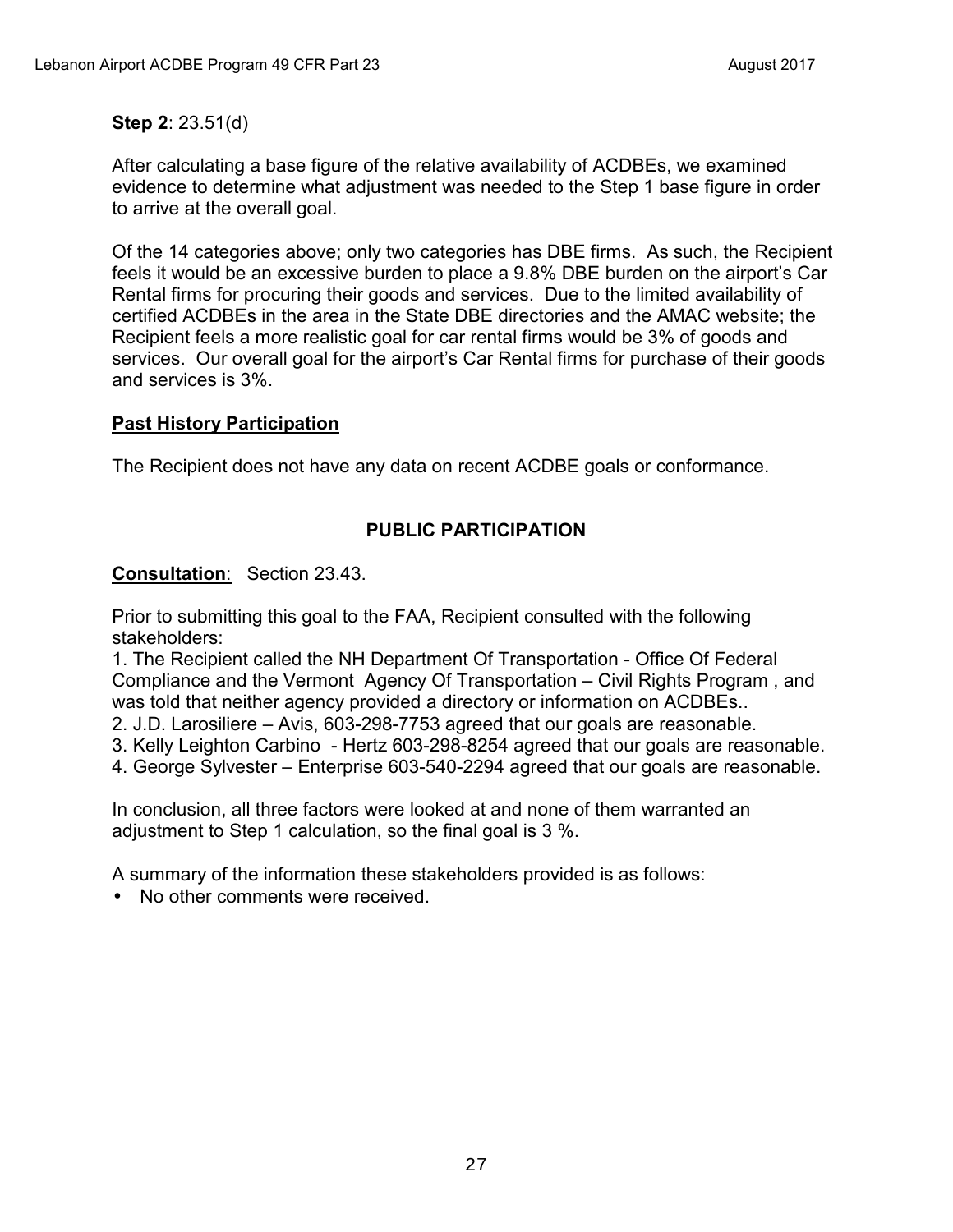#### **Breakout of Estimated Race-Neutral & Race Conscious Participation For Car Rental Concessions Section 23.51**

The Recipient will meet the maximum feasible portion of its overall goal by using raceneutral means of facilitating ACDBE participation. The Recipient has not had an ACDBE program in recent years so there is no historic information relating to past efforts in meeting ACDBE goals.

However, the Recipient will do the following measures to optimize ACDBE Car Rental participation:

- 1. Consult with the current two on-airport and one off-airport Car Rental firms to gain a better understanding of their requirements for goods and services and the process used for the procurement of those items.
- 2. Identify ACDBEs and other small businesses that appear to be supplies to the Car Rental trade through use of the New Hampshire and Vermont DBE Directories and consult with relevant stakeholders in the designated market and ensure that those businesses are aware of (a) the goods and services requirements of the Rental Car concessions at LEB and this ACDBE program.

A review of the NH and VT DBE directories relative to the availability of potential ACDBEs that may be potential suppliers to the Car Rental trade at LEB suggests that goal attainment through race-neutral means will be challenging at best. This fact, combined with no recent historical data regards to ACDBE participation at the airport will lead to the inclusion of contract goals in all Rental Car leases at LEB and the reliance on those goals for the attainment of the overall goal for Rental Car participation. However, we estimate that our entire overall goal of 3% for Car Rental firms will be met by race-neutral measures.

- 3. The Recipient will use the following race-neutral measures. We understand that we will be expected to actually take these steps, and this is not merely a paper exercise.
	- 1. Locating and identifying ACDBEs and other small businesses who may be interested in participating as concessionaires under 49 CFR Part 23;
	- 2. Notifying ACDBEs in the Lebanon Airport area defined above, of concession opportunities and encouraging them to compete, when appropriate;
	- 3. When practical, structuring concession activities so as to encourage and facilitate the participation of ACDBEs;
	- 4. Ensuring that competitors for concession opportunities are informed during pre-solicitation meetings about how the sponsor's ACDBE program will affect the procurement process; and
	- 5. Providing information concerning the availability of ACDBE firms to competitors to assist them in obtaining ACDBE participation.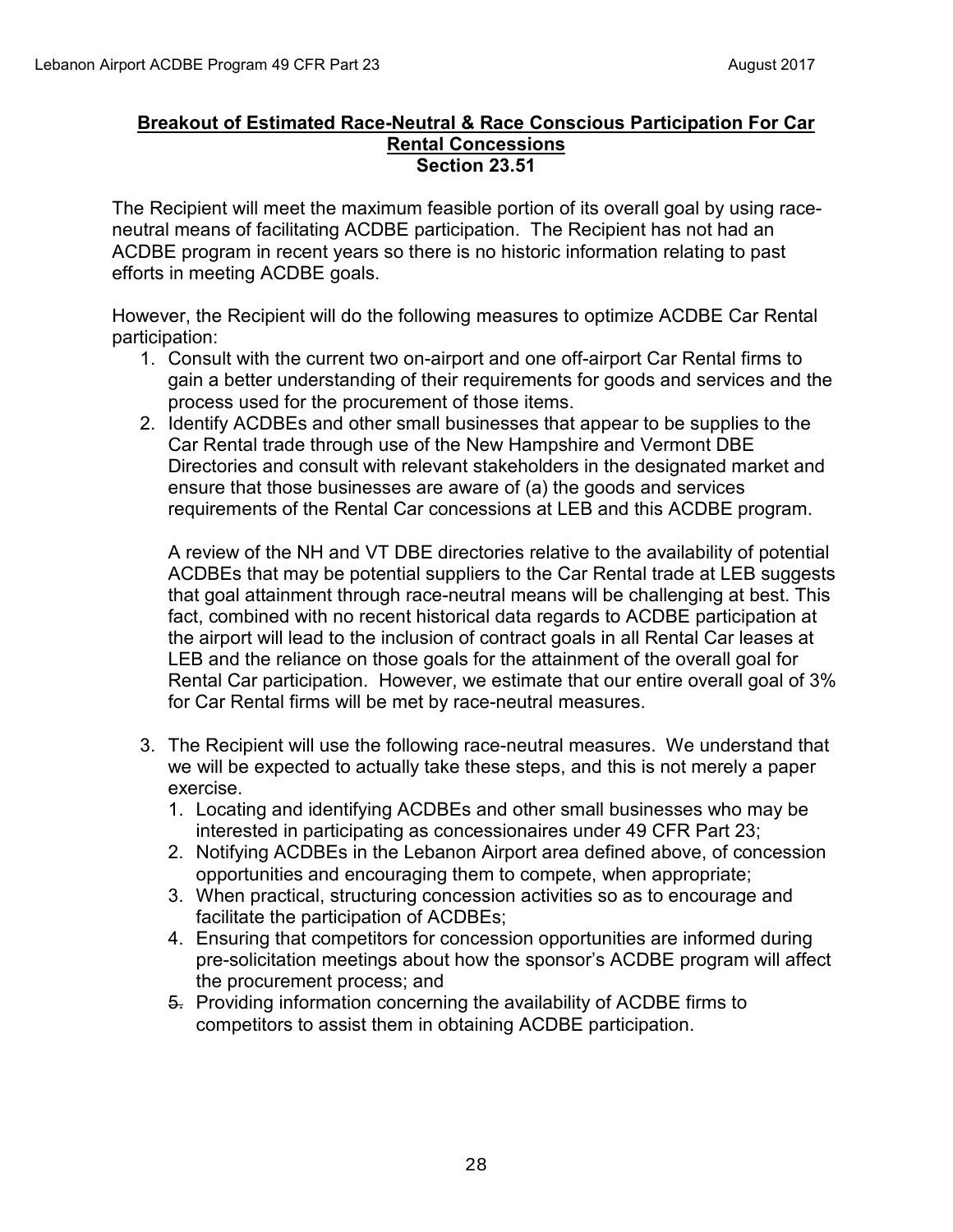If we project that race-neutral measures, standing alone, are not sufficient to meet an overall goal, we will use the following race-conscious measures to meet the overall goal:

- 1. We will establish concession-specific goals for particular concession opportunities.
- 2. We will negotiate with potential concessionaires to include ACDBE participation through direct ownership arrangements or measures, in the operation of the concession.

In order to ensure that our ACDBE program will be narrowly tailored to overcome the effects of discrimination, if we use concession specific goals we will adjust the estimated breakout of race-neutral and race-conscious participation as needed to reflect actual ACDBE participation (see 26.51(f)) and we will track and report race-neutral and race conscious participation separately. For reporting purposes, race-neutral ACDBE participation includes, but is not necessarily limited to, the following: ACDBE participation through a prime contract that an ACDBE obtains through customary competitive procurement procedures; ACDBE participation through a subcontract on a prime contract that does not carry ACDBE goal; ACDBE participation on a prime contract exceeding a concession specific goal; and ACDBE participation through a subcontract from a prime contractor that did not consider a firm's ACDBE status in making the award.

We will maintain data separately on ACDBE achievements in those contracts with and without concession specific goals, respectively.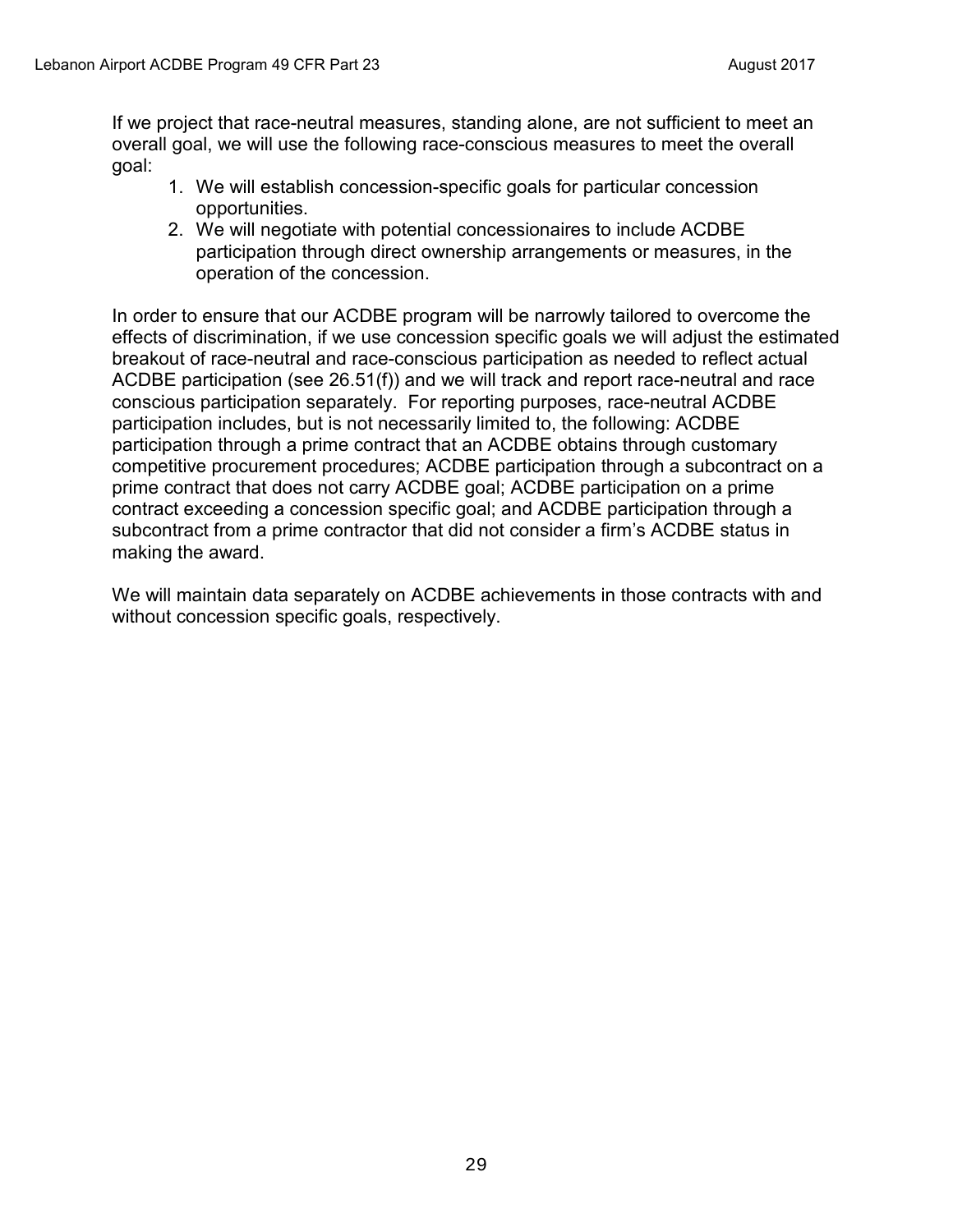## **Forms 1 & 2 for Demonstration of Good Faith Efforts**

[*Forms 1 and 2 should be provided as part of the solicitation documents*.]

## **FORM 1: AIRPORT CONCESSION DISADVANTAGED BUSINESS ENTERPRISE (ACDBE) UTILIZATION**

The undersigned bidder/offeror has satisfied the requirements of the bid/proposal specification in the following manner (please check the appropriate space):

The bidder/offeror is committed to a minimum of % ACDBE utilization on this contract.

The bidder/offeror (if unable to meet the ACDBE goal of  $\%$ ) is committed to a minimum of \_\_\_\_% ACDBE utilization on this contract and submitted documentation demonstrating good faith efforts.

Name of bidder/offeror's firm: \_\_\_\_\_\_\_\_\_\_\_\_\_\_\_\_\_\_\_\_\_\_\_\_\_\_\_\_\_\_\_\_\_\_\_\_\_\_

State Registration No.

By \_\_\_\_\_\_\_\_\_\_\_\_\_\_\_\_\_\_\_\_\_\_\_\_\_\_\_\_\_\_\_\_\_\_\_ \_\_\_\_\_\_\_\_\_\_\_\_\_\_\_\_\_\_\_\_\_\_

(Signature) Title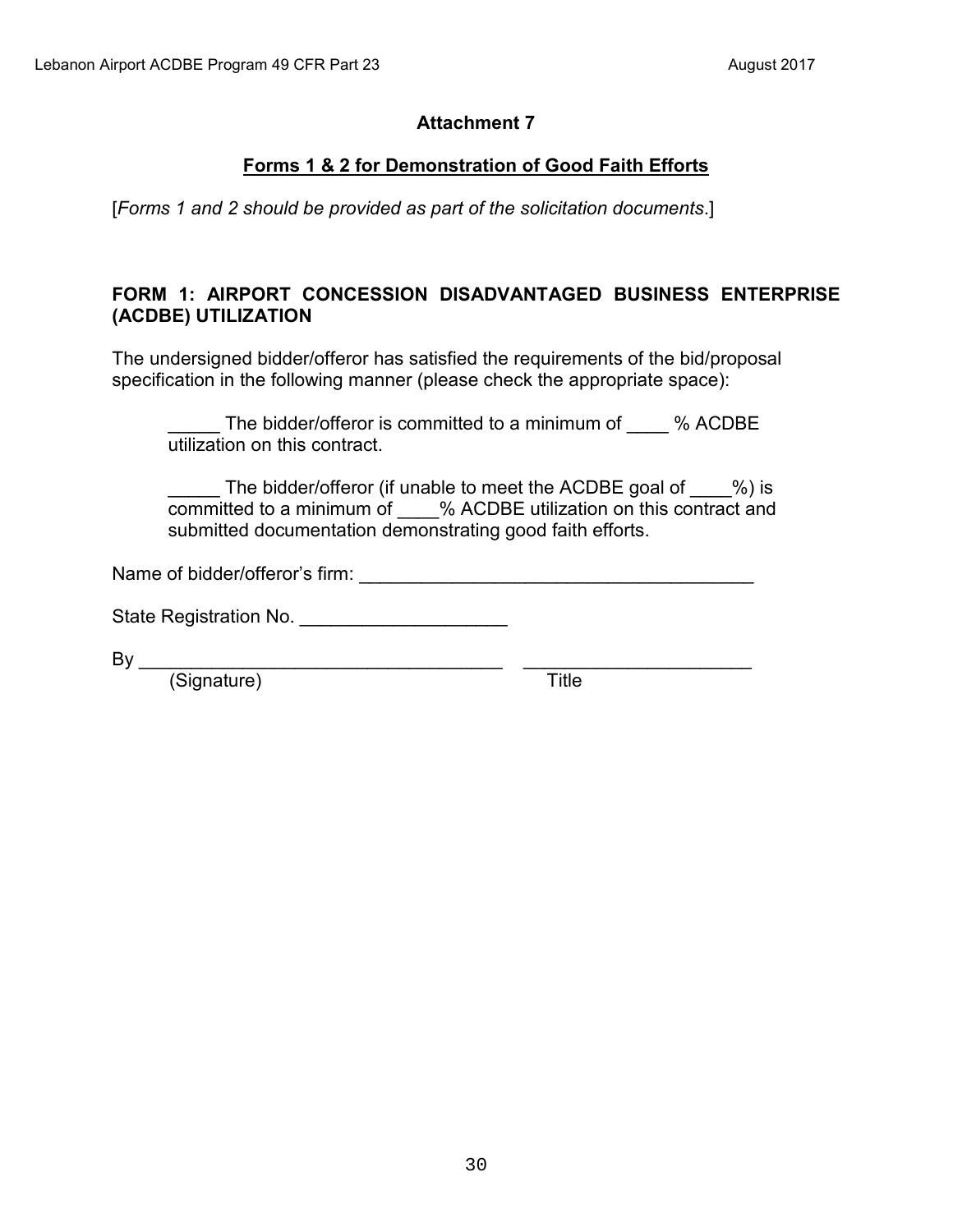# **FORM 2: LETTER OF INTENT**  Name of bidder/offeror's firm: \_\_\_\_\_\_\_\_\_\_\_\_\_\_\_\_\_\_\_\_\_\_\_\_\_\_\_\_\_\_\_\_\_\_\_\_\_\_\_\_\_ Address: \_\_\_\_\_\_\_\_\_\_\_\_\_\_\_\_\_\_\_\_\_\_\_\_\_\_\_\_\_\_\_\_\_\_\_\_\_\_\_\_\_\_\_\_\_\_\_\_\_\_\_\_\_\_\_\_\_\_ City: \_\_\_\_\_\_\_\_\_\_\_\_\_\_\_\_\_\_\_\_\_\_\_\_\_\_\_\_\_\_\_\_\_\_\_\_\_\_\_ State: \_\_\_\_\_\_\_ Zip: \_\_\_\_\_\_ Name of ACDBE firm: \_\_\_\_\_\_\_\_\_\_\_\_\_\_\_\_\_\_\_\_\_\_\_\_\_\_\_\_\_\_\_\_\_\_\_\_\_\_\_\_\_\_\_\_\_\_\_\_\_\_ Address: \_\_\_\_\_\_\_\_\_\_\_\_\_\_\_\_\_\_\_\_\_\_\_\_\_\_\_\_\_\_\_\_\_\_\_\_\_\_\_\_\_\_\_\_\_\_\_\_\_\_\_\_\_\_\_\_\_\_\_ City: \_\_\_\_\_\_\_\_\_\_\_\_\_\_\_\_\_\_\_\_\_\_\_\_\_\_\_\_\_\_\_\_\_\_\_\_\_\_\_\_\_\_State: \_\_\_\_\_\_\_ Zip: \_\_\_\_\_ Telephone: \_\_\_\_\_\_\_\_\_\_\_\_\_\_\_\_\_\_\_\_\_\_\_\_\_\_\_\_\_ Description of work to be performed by ACDBE firm: - - - - - - - - - - - - - - - - - - - - - - - - - - - - - - - - - - - - - - - - - - - - - - - - - - - - - - - - - - - - - - - - - - - - - - - - - - - - - - - - - - - - - - - - - - - - - - - - - - - - - - - - - - - - - - - - - - - - - - - - - - - - - - - - - - - - - - - - - - - - - - - - - - - - - - - - - - - - - - - - - - - - - - - - - - - - - - - - - - - - - - - - - - - - - - - - - - - - - - - - - - - - - - - - - - - - - - - - - - - - - - - - - - - - - - - - - - - - The bidder/offeror is committed to utilizing the above-named ACDBE firm for the work

described above. The estimated dollar value of this work is \$

## **Affirmation**

The above-named ACDBE firm affirms that it will perform the portion of the contract for the estimated dollar value as stated above.

By \_\_\_\_\_\_\_\_\_\_\_\_\_\_\_\_\_\_\_\_\_\_\_\_\_\_\_\_\_\_\_\_\_\_\_\_\_\_\_\_\_\_\_\_\_\_\_\_\_\_\_\_\_\_\_\_\_\_

(Signature) (Title)

**If the bidder/offeror does not receive award of the prime contract, any and all representations in this Letter of Intent and Affirmation shall be null and void.** 

(Submit this page for each ACDBE subcontractor.)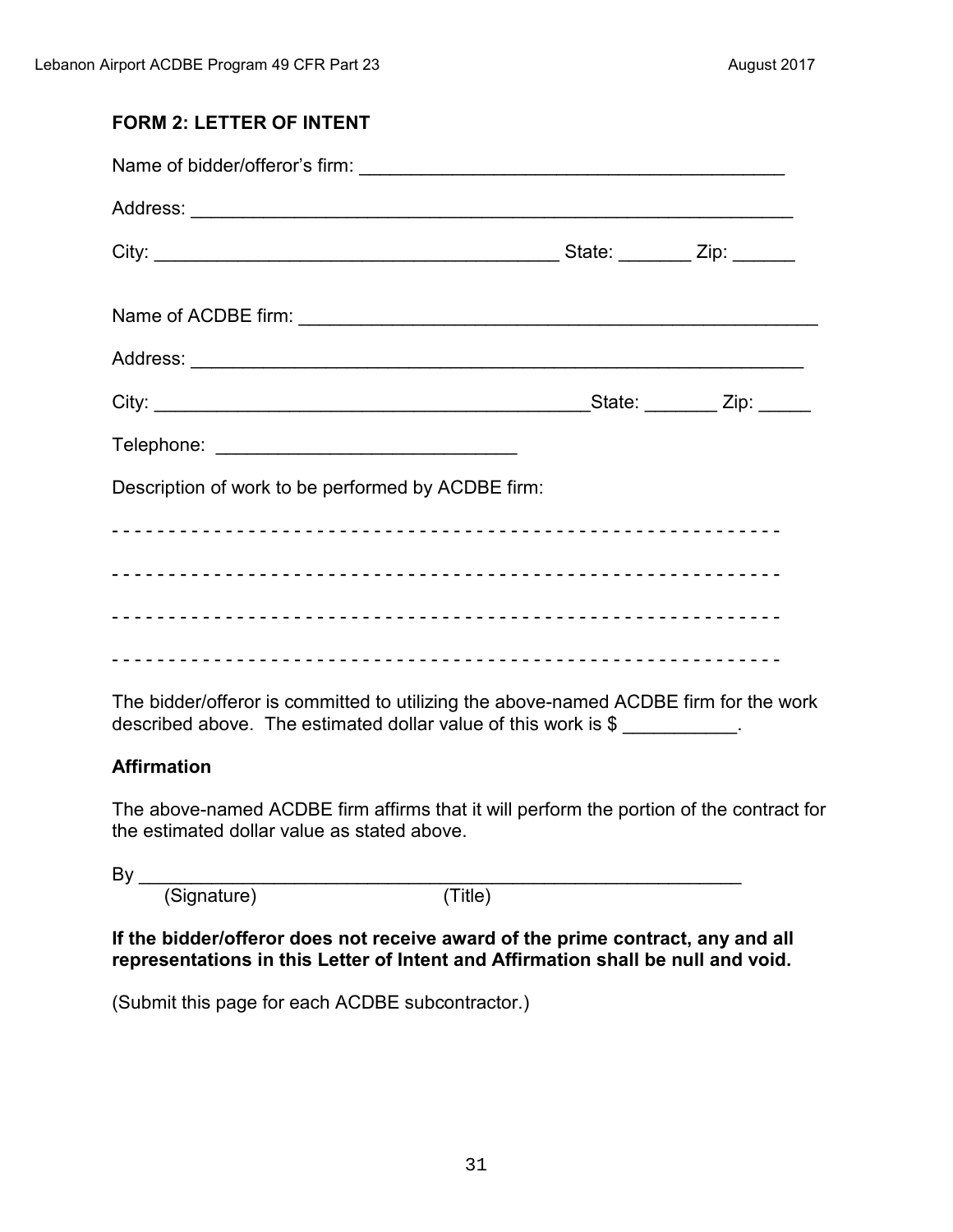## **ACDBE Certification Application Form**

**[www.flyleb.com](http://www.flyleb.com/)**